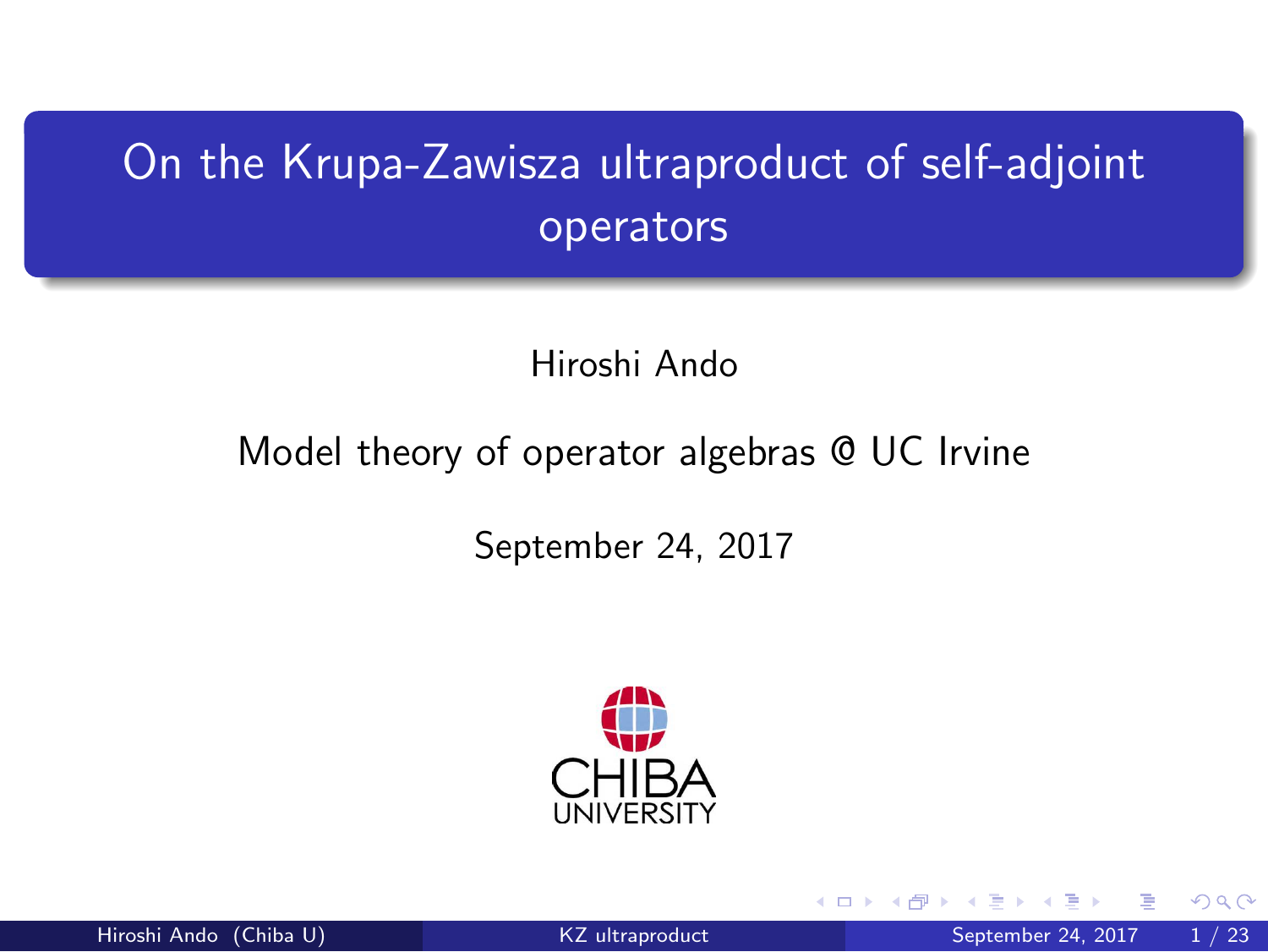Fix *H ∼*= *ℓ* 2 , SA(*H*)=self-adjoint operators on *H* (possibly unbounded). Ongoing project aimed at understanding  $U(H) \cap SA(H)$ .

Why  $U(H)$  actions?

- Satisfactory non-*≤*<sup>B</sup> criterion to *S<sup>∞</sup>* ↷ *X* by Hjorth's turbulence theory.
- Very often classification problems (=equivalence relations) *E* are beyond *S∞*-action.
- Many  $E$ 's in operator algebras are related to  $\mathcal{U}(H)$ . (Törnquist suggests to find a "turbulence theory" of  $U(H)$ )
- Ultimately we want to understand  $\mathcal{U}(H) \curvearrowright \text{vN}(H)$ . (cf. Sasyk-Törnquist).
- One of the most important example is  $U(H) \cap B(H)_{sa,1}$  by conjugation: it's known to be generically turbulent (Kechris–Sofronidis).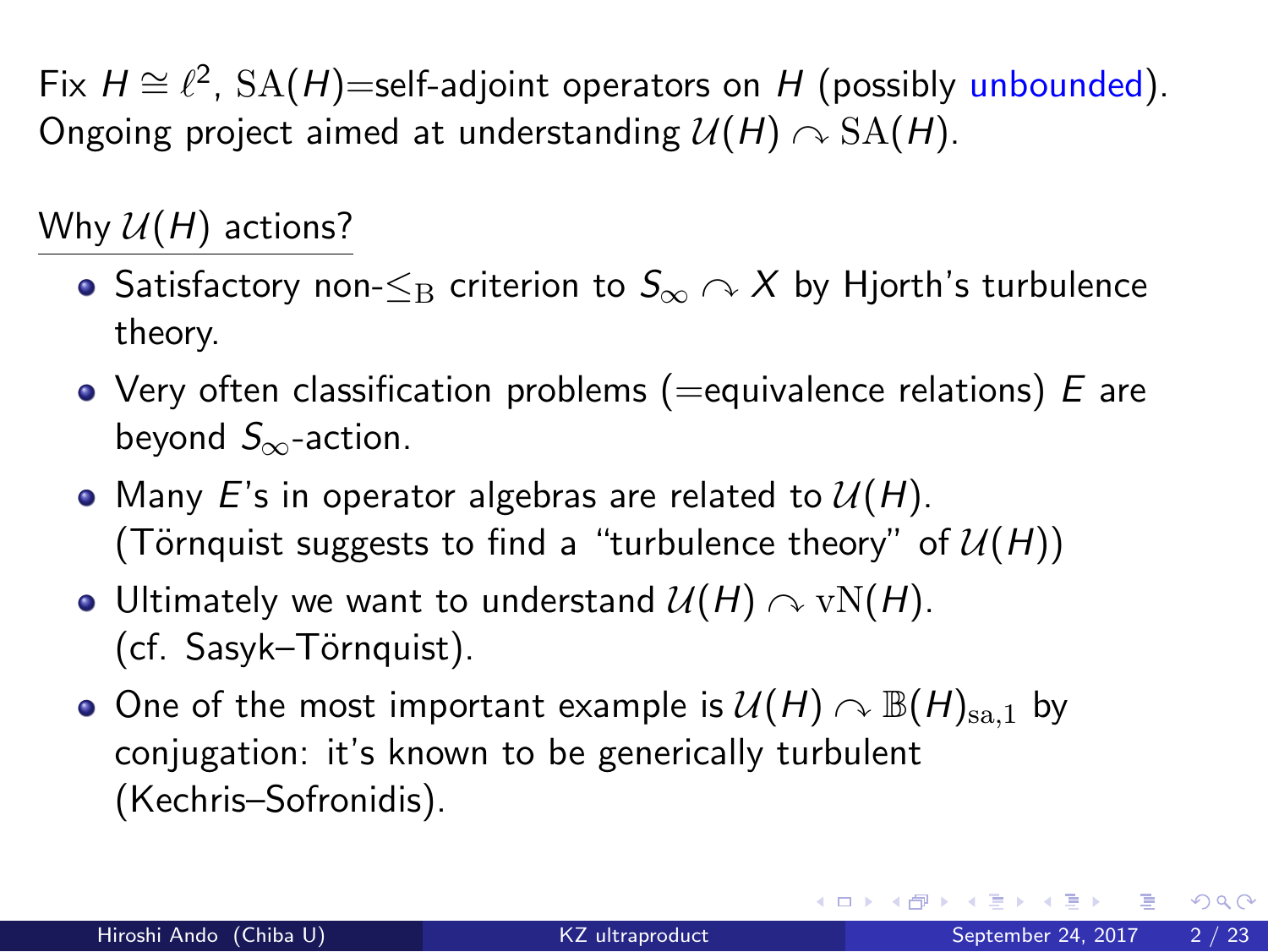#### Why SA(*H*)?

- $\bullet$  While  $\mathbb{B}(H)_{\text{sa},1}$  is SOT-Polish, the restriction to the unit ball can be inconvenient.
- $\bullet$   $\mathbb{B}(H)_{\text{sa}}$  is standard Borel by SOT, but none of nice topologies (norm, (*σ*)SOT, (*σ*)WOT,*· · ·*) make it Polish.
- $\circ$  SA(*H*) is SRT-Polish in which  $\mathbb{B}(H)_{\text{sa}}$  is  $F_{\sigma}$ .  $A_n \overset{\text{SRT}}{\rightarrow} A \overset{\text{def}}{\Leftrightarrow} (A_n - i)^{-1} \overset{\text{SOT}}{\rightarrow} (A - i)^{-1}$
- It is sometimes crucial to use unbounded operators (e.g. modular theory of type III factors, affiliated operators in  $II_1$  factors)
- Unbounded operators can produce substantially more complex *E* than bounded ones.

### . Theorem (A-Matsuzawa '14) .

*Let*  $G = \mathbb{K}(H)_{sa} \rtimes \mathcal{U}(H)$  *act on*  $SA(H)$  *by* 

$$
(K, u) \cdot A := uAu^* + K, \quad u \in \mathcal{U}(H), \; K \in \mathbb{K}(H)_{sa}, \; A \in \mathrm{SA}(H).
$$

*restriction G*  $\curvearrowright \mathbb{B}(H)_{\operatorname{sa}}$  *is smooth (Weyl–von Neumann). Then G*  $\sim$  SA(*H*) *is unclassifiable by countable structures, while the* 

| Hiroshi Ando (Chiba U) | KZ ultraproduct | September 24, 2017 | 3 / 23 |
|------------------------|-----------------|--------------------|--------|
|                        |                 |                    |        |

. . . . . .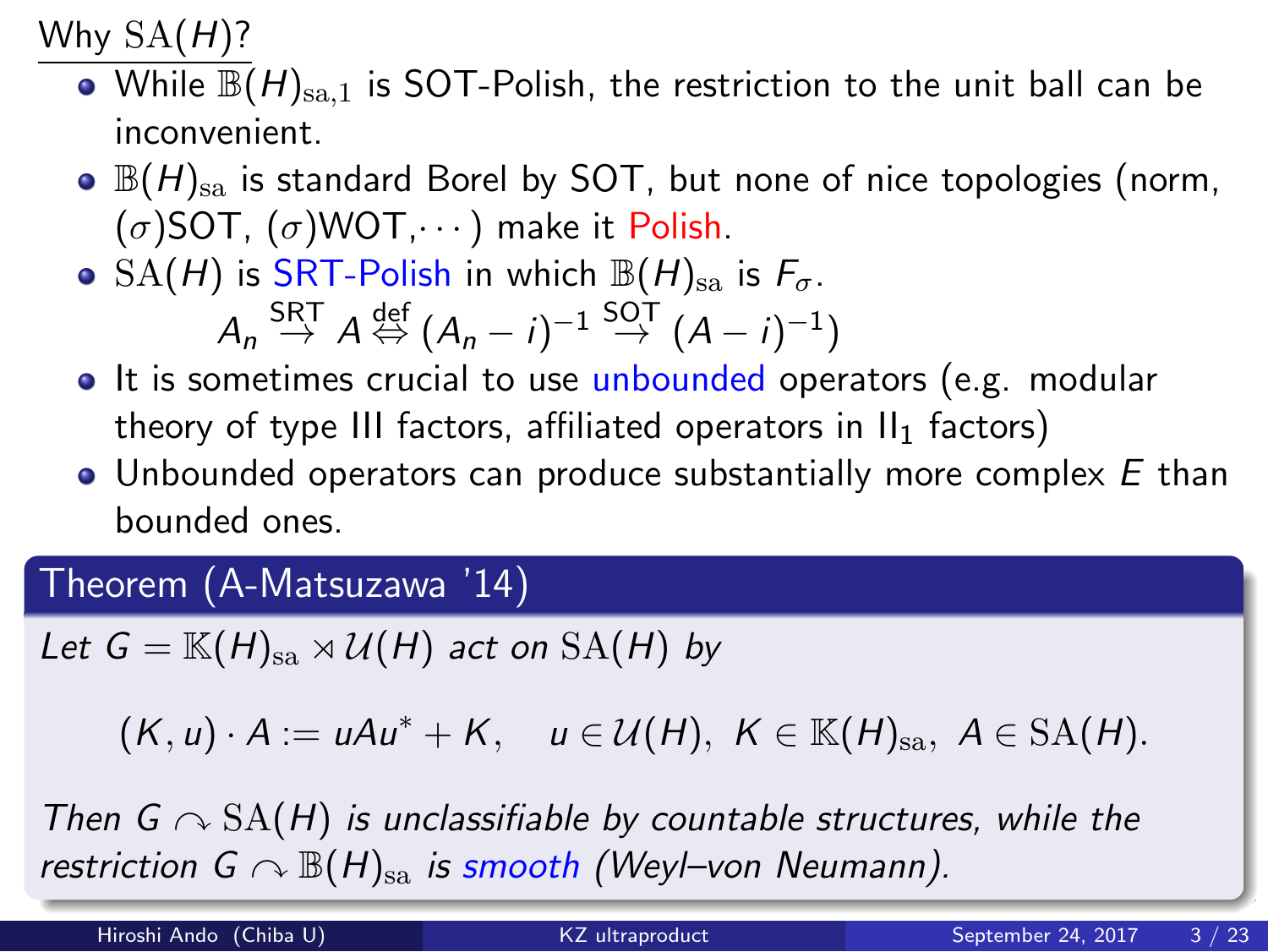We'll attempt the ultraproduct approach to  $U(H) \cap SA(H)$ .

Unbounded self-adjoint operator

- A densely defined operator on *H* is a linear map  $A: D(A) \rightarrow H$ , where  $D(A) \subset H$  (domain of *A*) is a dense subspace.
- *B* is an extension of *A*, written *A ⊂ B* if *D*(*A*) *⊂ D*(*B*) and *Aξ* = *Bξ, ξ ∈ D*(*A*).
- *A* = *B* if *A ⊂ B* and *B ⊂ A*.
- The adjoint *A <sup>∗</sup>* of *A* is

$$
D(A^*) = \{ \xi \in H; \exists! \zeta \in H \forall \eta \in D(A) \ \langle \xi, A\eta \rangle = \langle \zeta, \eta \rangle \},
$$
  

$$
A^* \xi := \zeta.
$$

*A* is symmetric if  $A \subset A^*$  i.e.,

*∀ξ, η ∈ D*(*A*) *⟨ξ, Aη⟩* = *⟨Aξ, η⟩.*

*A* is self-adjoint if  $A = A^*$ .

| $\bullet$ A is sen-adjoint if $A = A$ . |                 | - KED X K # X X B X X B X X B X 2 D X D & C |  |
|-----------------------------------------|-----------------|---------------------------------------------|--|
| Hiroshi Ando (Chiba U)                  | KZ ultraproduct | September 24, 2017 4 / 23                   |  |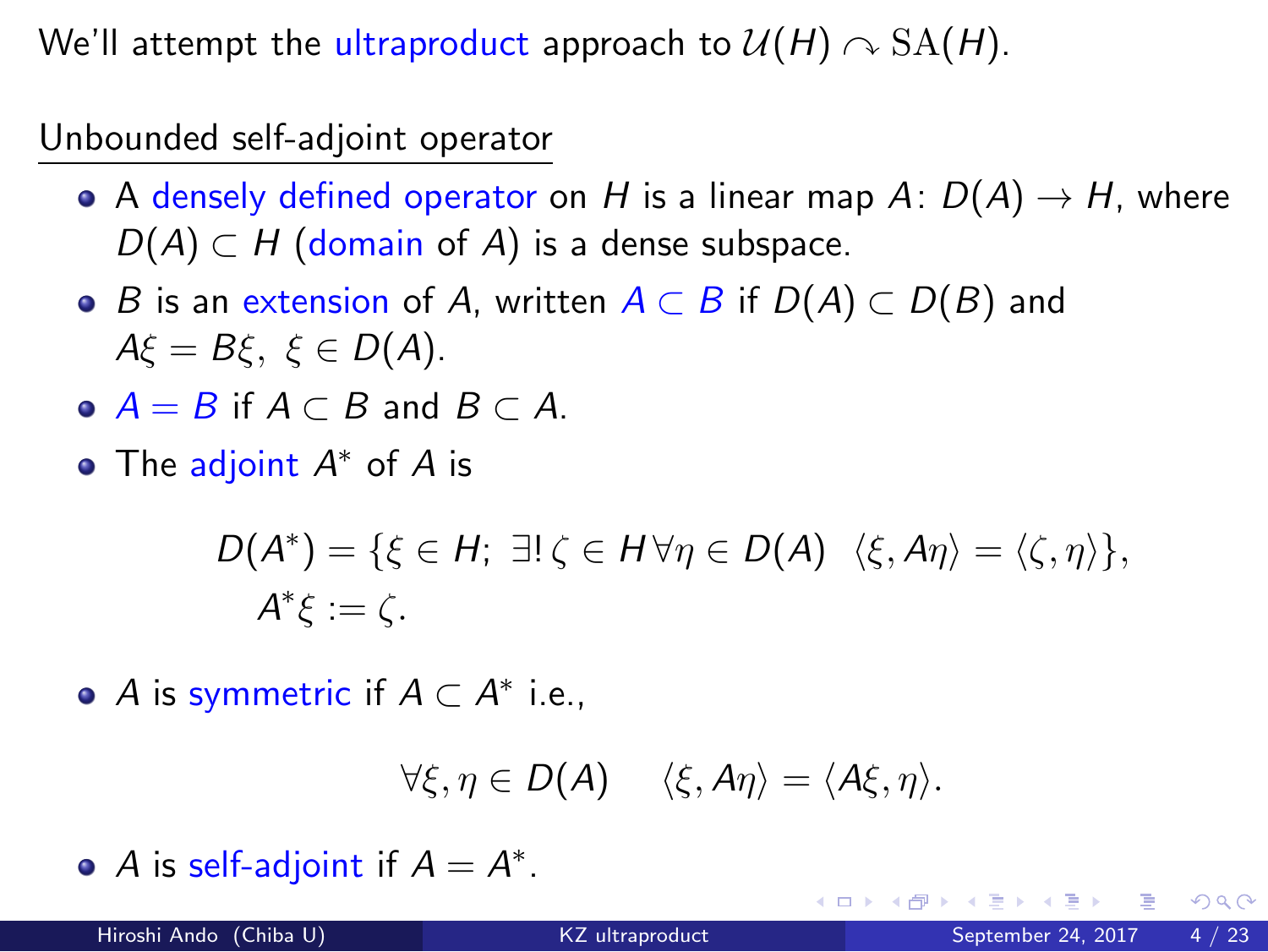## . Example

. Fix an orthonormal basis (ONB)  $(\xi_n)_{n=1}^{\infty}$  for  $H$  and  $(a_n)_{n=1}^{\infty}$  in  $\mathbb{R}$ . Then  $A = \sum_{n=1}^{\infty} a_n e_n \in \text{SA}(H)$ , where  $e_n = \langle \xi_n, \cdot \rangle \xi_n$ ,

$$
D(A) = \left\{\xi \in H: \sum_{n=1}^{\infty} a_n^2 |\langle \xi, \xi_n \rangle|^2 < \infty\right\}, \ \ A\xi := \sum_{n=1}^{\infty} a_n \langle \xi, \xi_n \rangle \xi_n, \ \xi \in D(A).
$$

 $B := A|_{\text{span}\{\xi_n\}_{n \in \mathbb{N}}}$  is symmetric but not self-adjoint  $B \subsetneq A \subsetneq B^*$ . We denote  $A$  by diag $(a_1, a_2, \dots).$ 

# . Example .

 $\mathsf{Fix} \ \mu \in \mathrm{Prob}(\mathbb{R})$  and  $H = L^2(\mathbb{R}, \mu).$  Then  $A \in \mathrm{SA}(H)$ , where

$$
D(A) = \left\{f \in H: \int_{\mathbb{R}} x^2 |f(x)|^2 d\mu(x) < \infty \right\}, [Af](x) := xf(x), \quad f \in D(A).
$$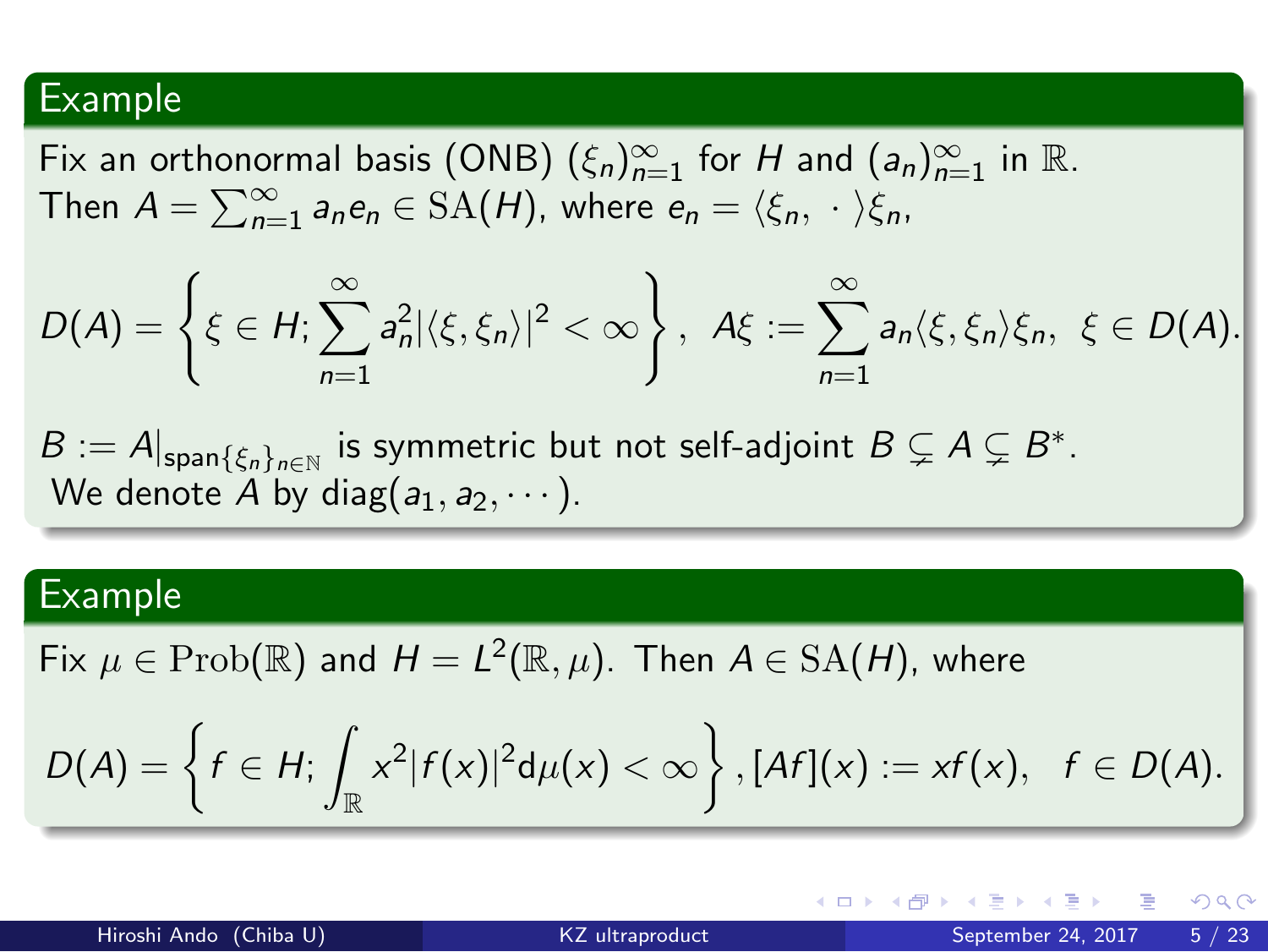$\mathsf{Given} \; (a_n)_{n=1}^\infty \in \ell^\infty(\mathbb{B}({H})),$  it's easy to define  $(a_n)_\mathcal{U} \in \mathbb{B}({H}_{\mathcal{U}}).$ 

$$
(a_n)_{\mathcal{U}}\xi := (a_n\xi_n)_{\mathcal{U}}, \quad \xi = (\xi_n)_{\mathcal{U}} \in H_{\mathcal{U}}.
$$

Here, we can take any representing seq  $(\xi_n)_{n=1}^{\infty}$  for  $\xi \in H_{\mathcal{U}}$ .  $H$ ow should we define  $A_{\mathcal{U}}$  for  $A\in {\rm SA}(H)$ ? What's  $D(A_{\mathcal{U}})\subset H_{\mathcal{U}}$ ?

. Definition (doesn't work...) . . where *ξ* = (*ξn*)*U, ξ<sup>n</sup> ∈ D*(*A*) (*n ∈* N).  $\tilde{D}(A_{\mathcal{U}}) = \{\xi \in H_{\mathcal{U}}; \xi = (\xi_n)_{\mathcal{U}}, \forall n \xi_n \in D(A)\}\$ and *A*<sub>*U*</sub>*ξ* := (*Aξ*<sub>*n*</sub>)*U,*  $\xi$   $\in$  *D*(*AU*)*.* (1)

- $\tilde{D}(A_{\mathcal{U}}) = H_{\mathcal{U}}$ .  $(D(A)$  is dense in *H*).
- This  $A_{\mathcal{U}}\xi$  depends on the choice of representing  $(\xi_n)_{n=1}^{\infty}$ .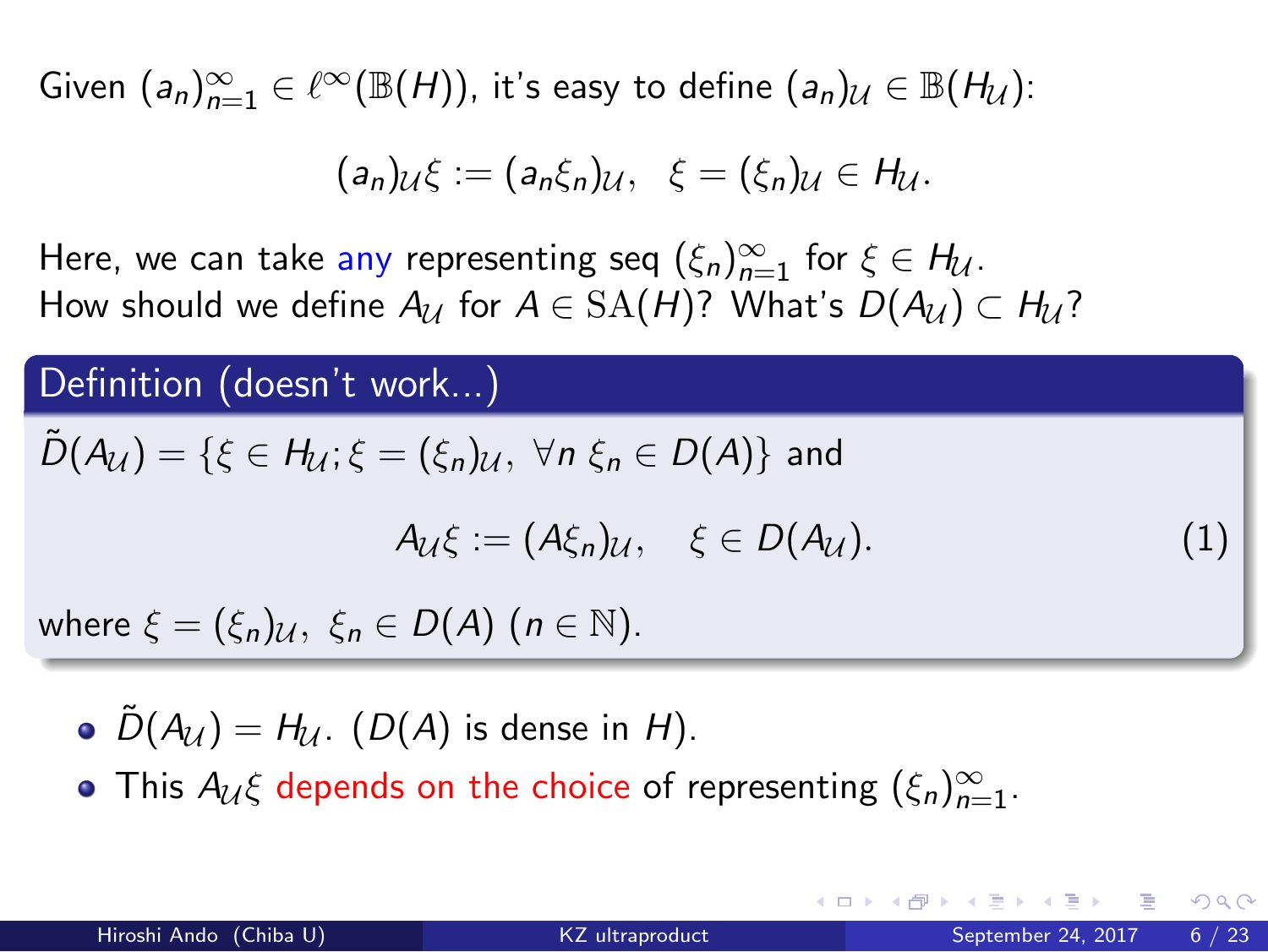### . Example .

Let  $A = \text{diag}(1, 2, 3, \dots)$  relative to the ONB  $\{\eta_n\}_{n=1}^{\infty}$ , and consider

$$
\xi_n := \eta_1, \ \xi'_n := \eta_1 + \frac{1}{n} \eta_n \ \ (n \geq 1).
$$

 $\mathcal{L}$  Clearly  $\xi_n, \xi'_n \in D(A), \xi = (\xi_n)_{\mathcal{U}} = (\xi'_n)_{\mathcal{U}} \in H_{\mathcal{U}}$ , and  $(A\xi_n)_{n=1}^{\infty} = (\eta_1)_{n=1}^{\infty}, \ (A\xi'_n)_{n=1}^{\infty} = (\eta_1 + \eta_n)_{n=1}^{\infty} \in \ell^{\infty}(H)$ , but

$$
\lim_{n\to\mathcal{U}}\|A\xi_n-A\xi'_n\|=\lim_{n\to\mathcal{U}}\|\eta_n\|=1\neq 0,
$$

Should we define  $A_{\mathcal{U}}\xi = (A\xi_n)_{\mathcal{U}}$  or  $A_{\mathcal{U}}\xi = (A\xi'_n)_{\mathcal{U}}$ ?  $\mathsf{so} \; (A\xi_n)_{\mathcal{U}} \neq (A\xi'_n)_{\mathcal{U}}$ .

Krupa–Zawisza ('84) gave the right definition of  $A_U$  as a self-adjoint operator.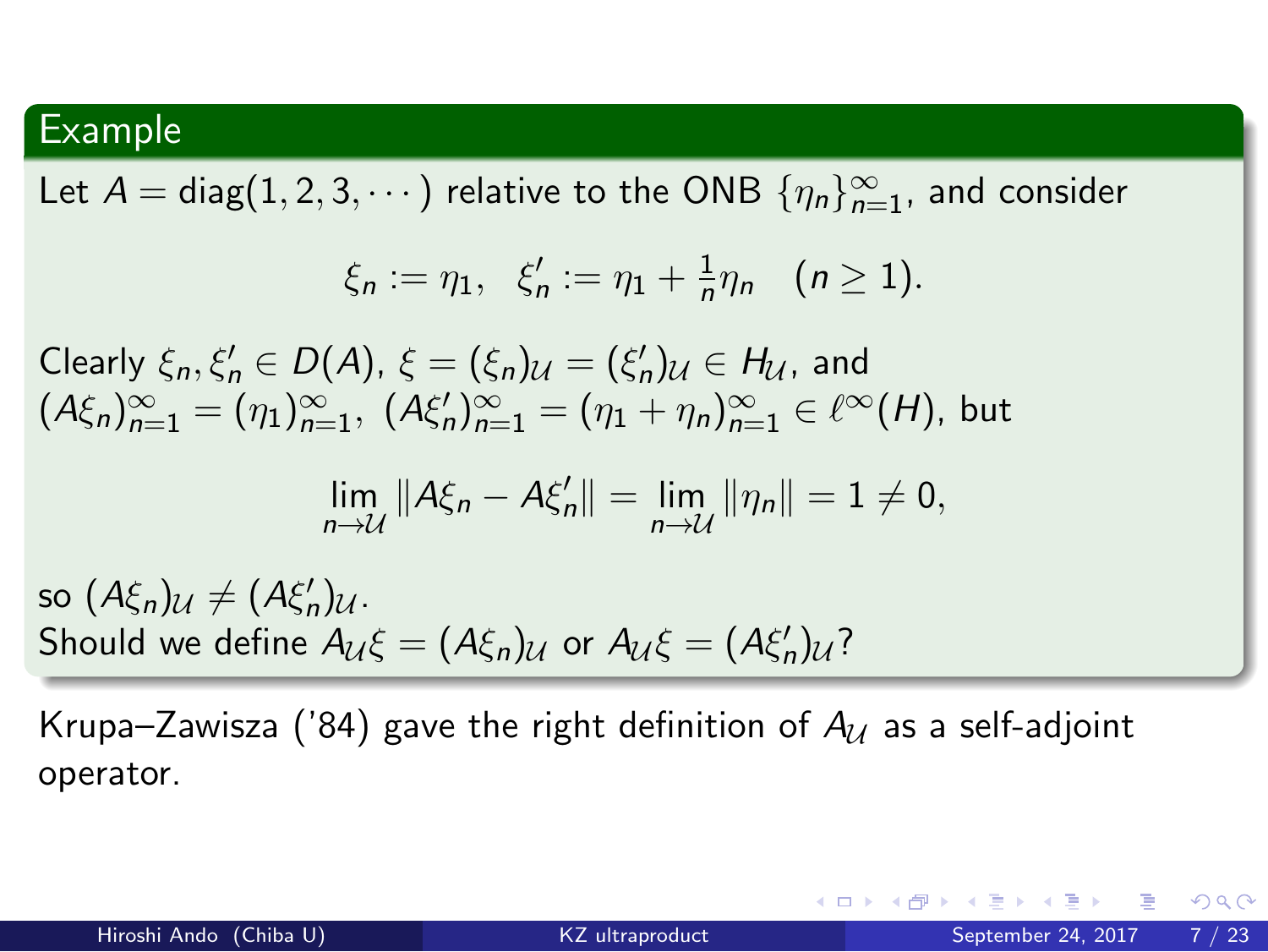#### . Definition (Krupa–Zawisza) .

Let  $\mathbf{A} = (A_n)_{n=1}^{\infty}$  be a sequence in  $SA(H)$ .

- $(i)$   $(\xi_n)_{n=1}^{\infty} \in \ell^{\infty}(H)$  is an **A**-sequence if  $\xi_n \in D(A_n)$  for each  $n \in \mathbb{N}$ .
- (ii)  $\mathscr{D}_{\mathbf{A}} = \{ \xi \in H_{\mathcal{U}}; \exists (\xi_n)_{n=1}^{\infty} \mathbf{A} \text{-seq s.t. } \xi = (\xi_n)_{\mathcal{U}}, \text{ sup}_n || A_n \xi_n || < \infty \}.$ Such  $(\xi_n)_{n=1}^{\infty}$  is called A-*bounded*.
- (iii) The *Krupa-Zawisza subspace* is defined by  $\mathscr{H}(\mathsf{A}) = \mathscr{D}_{\mathsf{A}} \subset H_{\mathcal{U}}$ .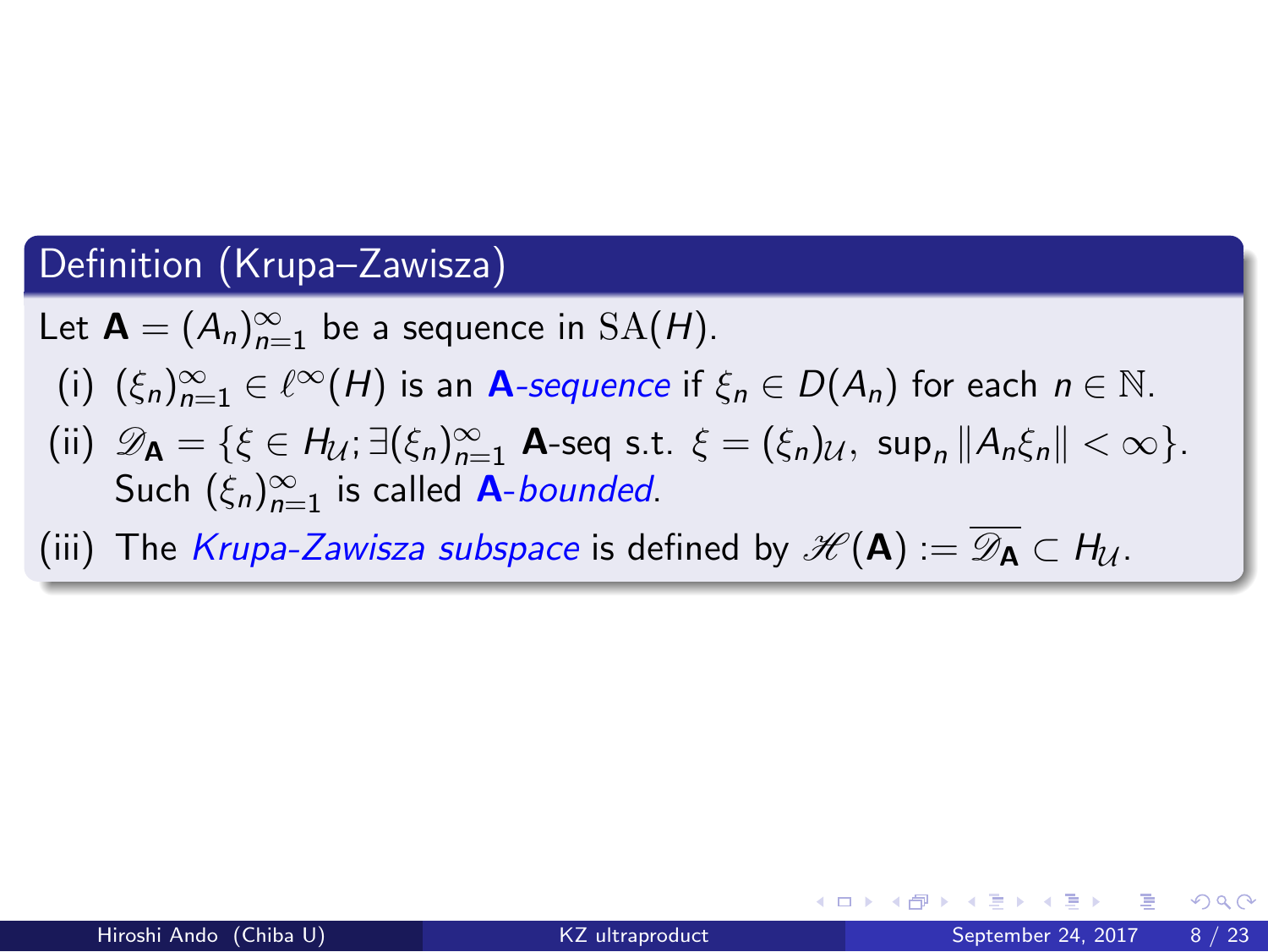### . Theorem (Krupa-Zawisza ('84)) .

- $(D) \exists ! \mathbf{A}_{\mathcal{U}} \in \text{SA}(\mathscr{H}(\mathbf{A}))$  with  $D(\mathbf{A}_{\mathcal{U}}) = \mathscr{D}_{\mathbf{A}}$  s.t. for  $\xi \in \mathscr{D}_{\mathbf{A}}, \eta \in \mathscr{H}(\mathbf{A})$ ,  ${\bf A}_U \xi = \eta$  *iff*  $\xi = (\xi_n)U$  ( ${\bf A}$ -bounded) and  $\eta = (A_n \xi_n)U$  holds.
- (ii)  $(\mathbf{A}_{\mathcal{U}} i)^{-1} = ((A_n i)^{-1})_{\mathcal{U}}|_{\mathscr{H}(\mathbf{A})}$  and  $\text{Ker}(((A_n i)^{-1})_{\mathcal{U}})^{\perp} = \mathscr{H}(\mathbf{A}).$

# . **Remark** .

- *The above example shows that different choice of* **A***-bounded rep seq*  $(\xi_n)_{n=1}^{\infty}$  of  $\xi \in \mathscr{D}_A$  may result in different  $(A_n\xi_n)_{\mathcal{U}}$ !
- *The rep seq*  $(\xi_n)_{n=1}^{\infty}$  *is determined to be the unique one (up to c*<sub>*U*</sub>(*H*)*)* for which  $\eta = (A_n \xi_n)$ *U*  $\in \mathcal{H}(\mathbf{A})$  holds.
- *In the above example,*  $(A\xi_n)_{\mathcal{U}} \in \mathcal{H}(\mathbf{A})$ *, while*  $(A\xi'_n)_{\mathcal{U}} \notin \mathcal{H}(\mathbf{A})$ *.*

We can't see if a chosen bounded one  $(\xi_n)_{n=1}^\infty$  is the right one without computing (*Anξn*)*U*.

Intrinsic characterization of the right representative is desirable.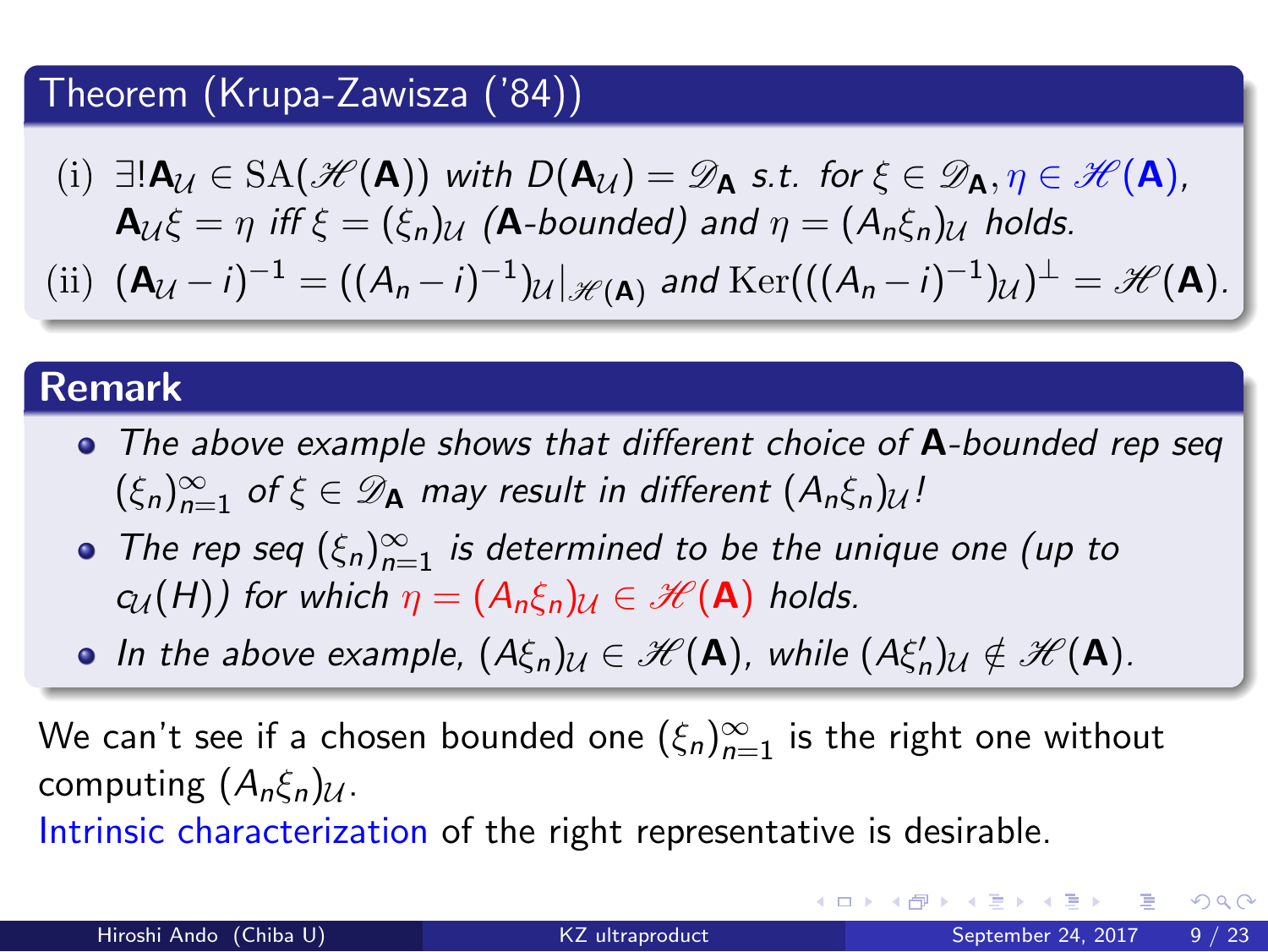This motivates us to define the following notions:

## . . . . . . . Definition (A–Ojima–Saigo '13) .  $(i)$  **A**-seq  $(\xi_n)_{n=1}^{\infty}$  is **A***-regular* if  $\mathbb{R} \ni t \mapsto e^{itA_n}\xi_n \in H$   $(n \in \mathbb{N})$  is *U-equicontinuous*, i.e., *∀ε >* 0 *∃δ >* 0 *∃W ∈ U* s.t. *∀t ∈* (*−δ, δ*) *∀n ∈ W* , *∥e itA<sup>n</sup> ξ<sup>n</sup> − ξn∥ < ε.*  $\widetilde{\mathscr{H}}(\mathbf{A}) := \{ \xi \in \ell^{\infty}(H); \ \xi = (\xi_n)_{\mathcal{U}}, \ (\xi_n)_{n=1}^{\infty} \mathbf{A}$ -regular $\}$ (ii) **A**-seq  $(\xi_n)_{n=1}^{\infty}$  is **A***-proper*, if  $\forall \varepsilon > 0$   $\exists a > 0$   $\exists (\eta_n)_{n=1}^{\infty} \in \ell^{\infty}(H)$  s.t.  $\forall n\in\mathbb{N}~\xi_n\in\mathsf{ran}1_{[-a,a]}(A_n)$  and  $\lim_{n\to\mathcal{U}}\|\xi_n-\eta_n\|_{A_n}<\varepsilon$ , where  $||\xi||_A := (||\xi||^2 + ||A\xi||^2)^{\frac{1}{2}}$  $\mathscr{D}_\mathbf{A} := \{ \xi \in \ell^\infty(H); \ \xi = (\xi_n)_\mathcal{U}, \ (\xi_n)_{n=1}^\infty \ \mathbf{A}$ -proper}  $\mathscr{D}_0(\mathbf{A}) := \{(\xi_n)_{n=1}^\infty \in \ell^\infty(H); \exists a > 0 \,\forall n \in \mathbb{N} \,\xi_n \in \text{ran}1_{[-a,a]}(A_n)\}.$ Hiroshi Ando (Chiba U) KZ ultraproduct September 24, 2017 10 / 23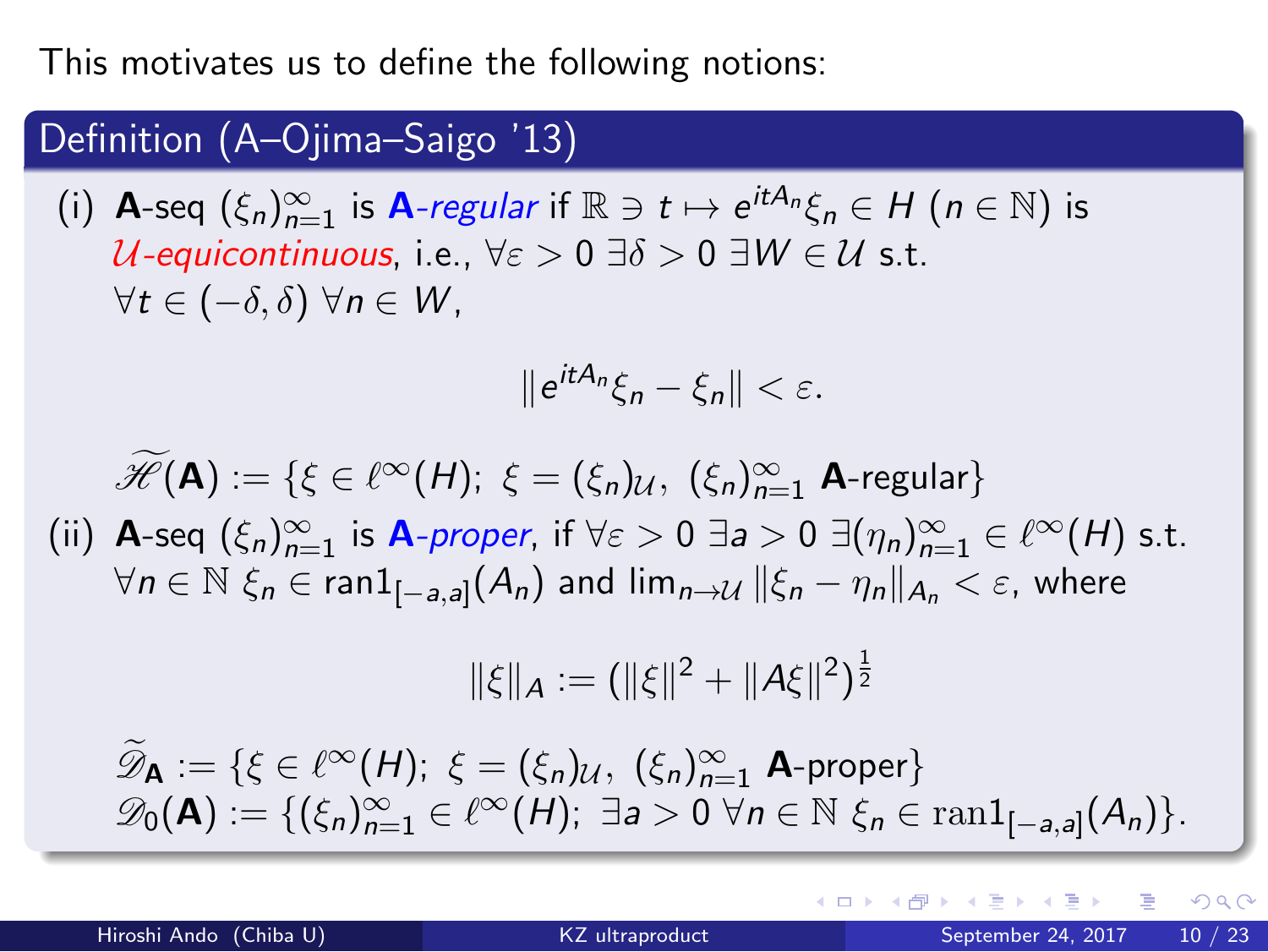### . Theorem (A–Ojima–Saigo '13) .

 $(\text{i})$   $\mathscr{D}_{\mathbf{A}} = \mathscr{D}_{\mathbf{A}}$ ,  $\mathscr{H}(\mathbf{A}) = \mathscr{H}(\mathbf{A})$ .

- (ii) *If*  $\xi \in \mathcal{H}(\mathbf{A})$ , then any rep **A**-seq of  $\xi$  is **A**-regular.
- (iii) *If*  $\xi \in \mathscr{D}_A$ *, then an rep* **A**-seq  $(\xi_n)_{n=1}^{\infty}$  *of*  $\xi$  *is the "right one", i.e.,*  $\mathbf{A}_{\mathcal{U}}\xi = (A_n\xi_n)_{\mathcal{U}}$  *iff*  $(\xi_n)_{n=1}^{\infty}$  *is*  $\mathbf{A}$ *-proper.*
- $(\text{iv})$   $\mathscr{D}_0(\mathbf{A})$  *is a core for*  $\mathbf{A}_\mathcal{U}$ *.*

Now consider the unitary orbit  $\mathcal{O}(A) := \{ uAu^*; u \in \mathcal{U}(H) \} \subset \text{SA}(H)$ .

# . Problem .

 $Let A, B \in SA(H)$ *.* 

- (a) *When does*  $B \in \overline{\mathcal{O}(A)}$  *hold?*
- $($ b $)$   $\exists$ *A* with a dense orbit?  $\overline{\mathcal{O}(A)} \stackrel{?}{=}$  SA(*H*)*.* Is  $\mathcal{O}(A)$  meager?
- (c) When is  $O(A)$  *closed?* (obvious if  $A = \lambda 1_H$ )
- (d) Is it possible to have  $A = A_{\mathcal{U}}$ ? (obviously no if A bounded)

They can be answered by KZ ultraproduct  $(\mathsf{model\_theqy?})_{\equiv \;\succ\; \;\succ\; \;\equiv \;\succ}$  . Hiroshi Ando (Chiba U) KZ ultraproduct September 24, 2017 11 / 23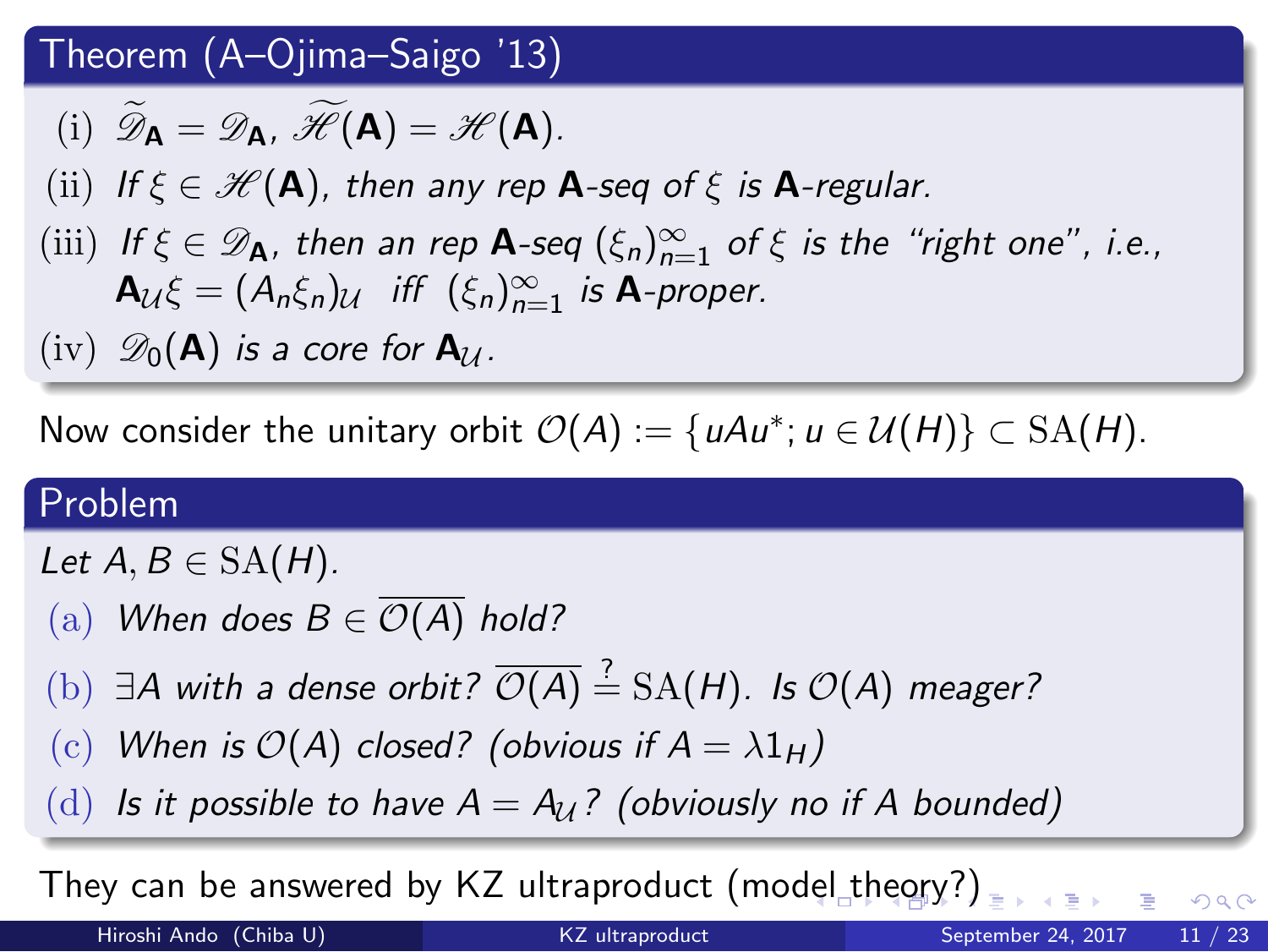#### . Definition .

. For  $H$ ,  $H'$  Hilbert spaces and  $A \in \mathrm{SA}(H)$ ,  $B \in \mathrm{SA}(H')$ , we write  $B \hookrightarrow A$  $H' \overset{\sim}{\rightarrow} K$  s.t.  $uBu^* = A|_{K \cap D(A)}.$ 

### . Example  $(2A \in \mathcal{O}(A))$

.  $\mathsf{Let}\ A = \mathsf{diag}(1, 2, \dots) \in \mathrm{SA}(\mathcal{H})$ , w.r.t  $\{\xi_n\}_{n=1}^\infty$ . Then  $\exists (u_n)_{n=1}^\infty$  in  $\mathcal{U}(\mathcal{H})$ s.t.  $u_n A u_n^* \stackrel{n \to \infty}{\to} 2A$ .

OBS:  $2A \in \overline{\mathcal{O}(A)}$  is impossible if *A* is bounded.

#### . Outline. .

 $K :=$  proj onto  $\overline{span}$ { $\xi_{2n}$ ; *n* ∈ ℕ}. Fix *v* ∈ ℝ(*H*), *vv*<sup>\*</sup> = proj onto *K* s.t.

*K* reduces *A*,  $v^*Av = 2A$  and  $v^*Av \hookrightarrow A_{\mathcal{U}}$  (in fact  $v^*Av \hookrightarrow A$ ).

- *∃*(*un*)*<sup>∞</sup> <sup>n</sup>*=1 in *U*(*H*) s.t. *u<sup>n</sup> <sup>n</sup>→∞→ v* (SOT).
- *u*<sup>\*</sup><sub>*n*</sub><sup>*n*→∞</sup> *v*<sup>\*</sup>*Av* = 2*A* (SRT). (Note: *u*<sup>\*</sup><sub>*n*</sub> *→ v*<sup>\*</sup>)

 $\Box$ 

. . . . . .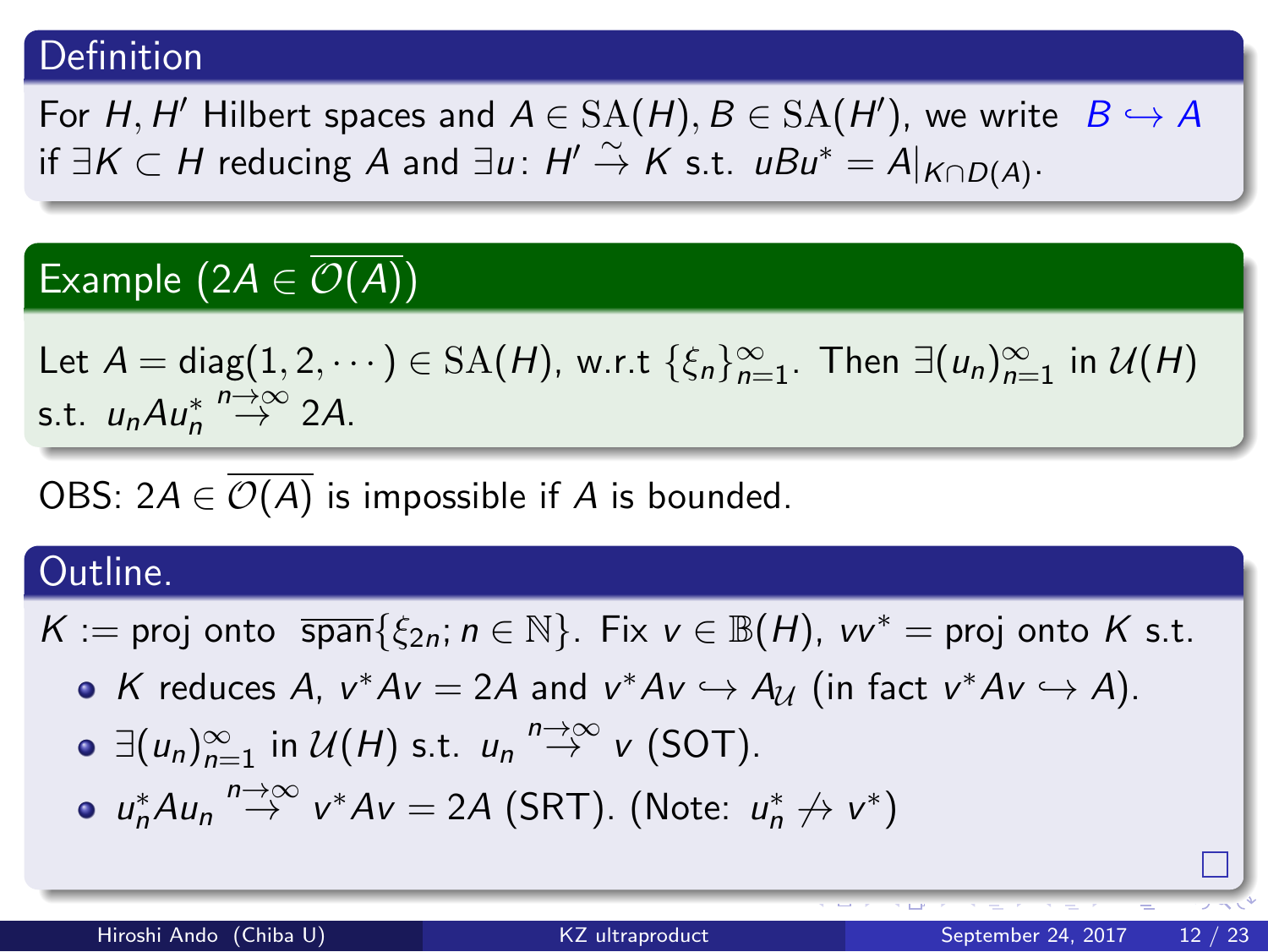### . Theorem (Answer to (a)  $B \in \mathcal{O}(A)$ )

Let 
$$
\mathbf{A} = (A_n)_{n=1}^{\infty}
$$
,  $A_n$ ,  $B \in SA(H)$  ( $n \in \mathbb{N}$ ). *TFAE*.  
\n(i)  $B \hookrightarrow \mathbf{A}_U$ .  
\n(ii)  $\exists u_n \in \mathcal{U}(H)$  s.t.  $\lim_{n \to \mathcal{U}} u_n A_n u_n^* = B$  in SA(H).

### . Proof of (i)*⇒*(ii). .

 $(i) \Rightarrow (ii) \exists K \subset \mathcal{H}(\mathbf{A}), \exists v : H \stackrel{\sim}{\rightarrow} K \text{ s.t. } vBv^* = (\mathbf{A}_{\mathcal{U}})|_K$ . By  $\lim_{n \to \infty} \frac{1}{n} \int_0^{\infty} \frac{1}{n} \, dx$  *j*  $\lim_{n \to \infty} \frac{1}{n}$  *K*  $\frac{2}{n}$  *H* s.t.  $\forall \xi \in K$   $(w_n \xi)_U = \xi$ . Then  $u_n := v^* w_n^* \in \mathcal{U}(H)$  satisfies for  $\xi, \eta \in H$  (use WRT=SRT),

$$
\lim_{n \to \mathcal{U}} \langle v^* w_n^* (A_n - i)^{-1} w_n v \xi, \eta \rangle = \lim_{n \to \mathcal{U}} \langle (A_n - i)^{-1} w_n v \xi, w_n v \eta \rangle
$$
  
=  $\langle ((A_n - i)^{-1}) \mathcal{U} (w_n v \xi) \mathcal{U}, (w_n v \eta) \mathcal{U} \rangle$   
=  $\langle ((A_n - i)^{-1}) \mathcal{U} v \xi, v \eta \rangle = \langle v (B - i)^{-1} v^* v \xi, v \eta \rangle$   
=  $\langle (B - i)^{-1} \xi, \eta \rangle$ .

.

 $\Box$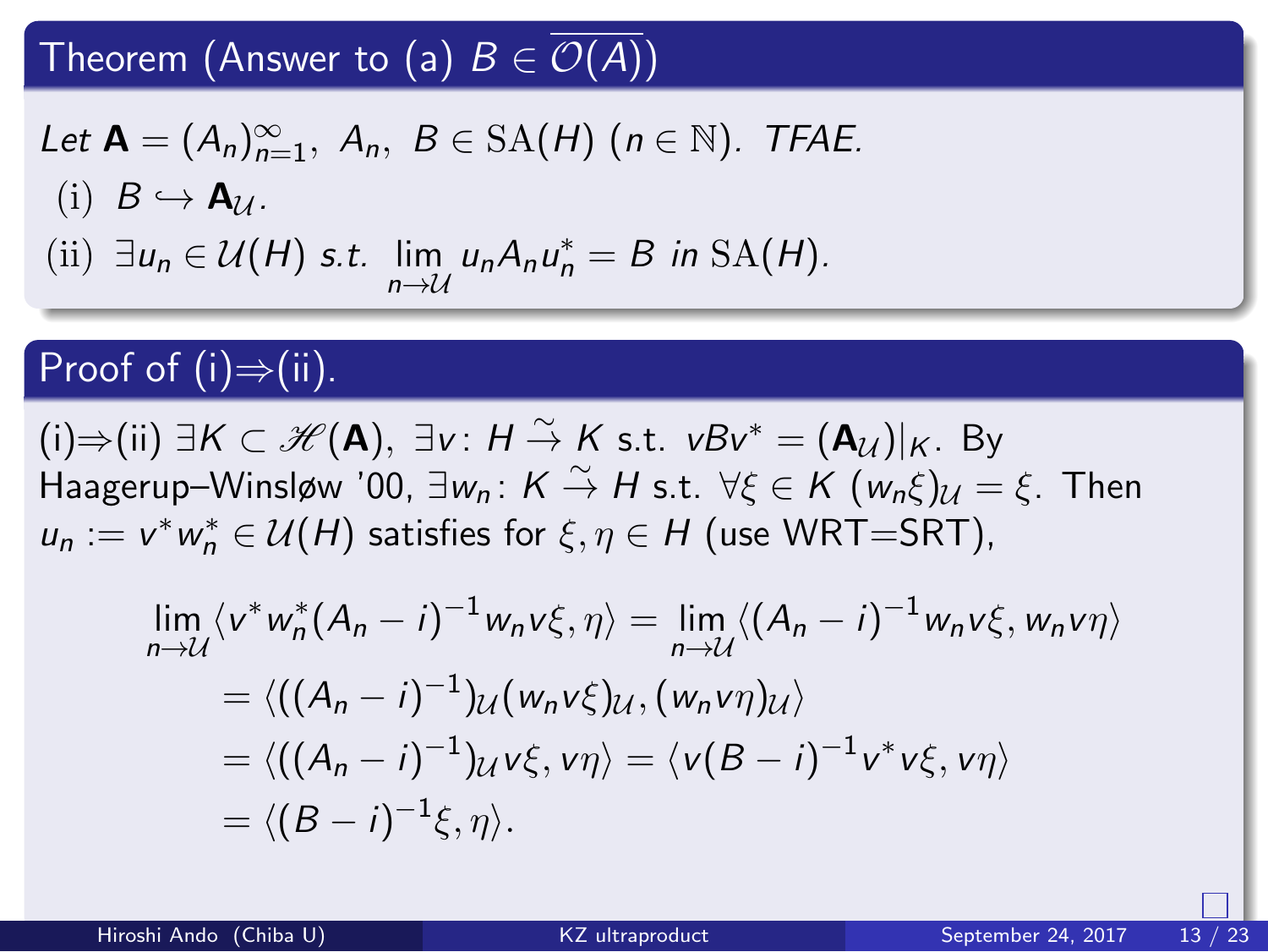Let  $(X, \mu)$ ,  $(X_n, \mu_n)$  be standard prob spaces,  $\Gamma$  a countable group.  $\text{Act}(\Gamma, X, \mu) = \{a \colon \Gamma \stackrel{\text{pmp}}{\curvearrowright (X, \mu)\} \text{ is Polish.}$  $G$ iven  $(a_n)_{n=1}^{\infty}$  one can construct  $(a_n)_{\mathcal{U}}$ :  $\Gamma \curvearrowright (X_{\mathcal{U}}, \mu_{\mathcal{U}})$ .

#### . Theorem (Conley–Kechris–Tucker–Drob '13) .

 $b \in \text{Act}(\Gamma, X, \mu)$ *, a<sub>n</sub>*  $\in \text{Act}(\Gamma, X_n, \mu_n)$  (*n*  $\in \mathbb{N}$ )*. TFAE.* 

- (i)  $b \prec (a_n)_{\mathcal{U}} \in \text{Act}(\Gamma, X_{\mathcal{U}}, \mu_{\mathcal{U}}).$
- (ii)  $\exists \tilde{a}_n \in \text{Act}(\Gamma, X_n, \mu_n)$ ,  $\tilde{a}_n \cong a_n$  s.t.  $\lim_{n \to \mathcal{U}} \tilde{a}_n = b$  in  $\text{Act}(\Gamma, X, \mu)$ .

 $\mathrm{vN}(H) = \{ M \stackrel{\mathrm{vNalg}}{\subset} \mathbb{B}(H) \}$  is Polish w.r.t. the *Effros-Maréchal* topology.  $\mathsf{Given} \, \left( M_n, \varphi_n \right)_{n=1}^{\infty}$  one can construct  $\left( M_n, \varphi_n \right)^\mathcal{U}.$ 

#### . Theorem (A–Haagerup–Winsløw '14) .

 $Let M_n, N \in vN(H)$   $(n \in \mathbb{N})$ *. TFAE.* 

- $(i) \exists N \stackrel{\leftarrow}{\hookrightarrow} (M_n, \varphi_n)^{\mathcal{U}}$ .
- (ii)  $\exists \tilde{M}_n \in \text{vN}(H)$ ,  $\tilde{M}_n \cong M_n$  *s.t.* lim<sub>n→*U*</sub>  $\tilde{M}_n = N$  in vN(*H*).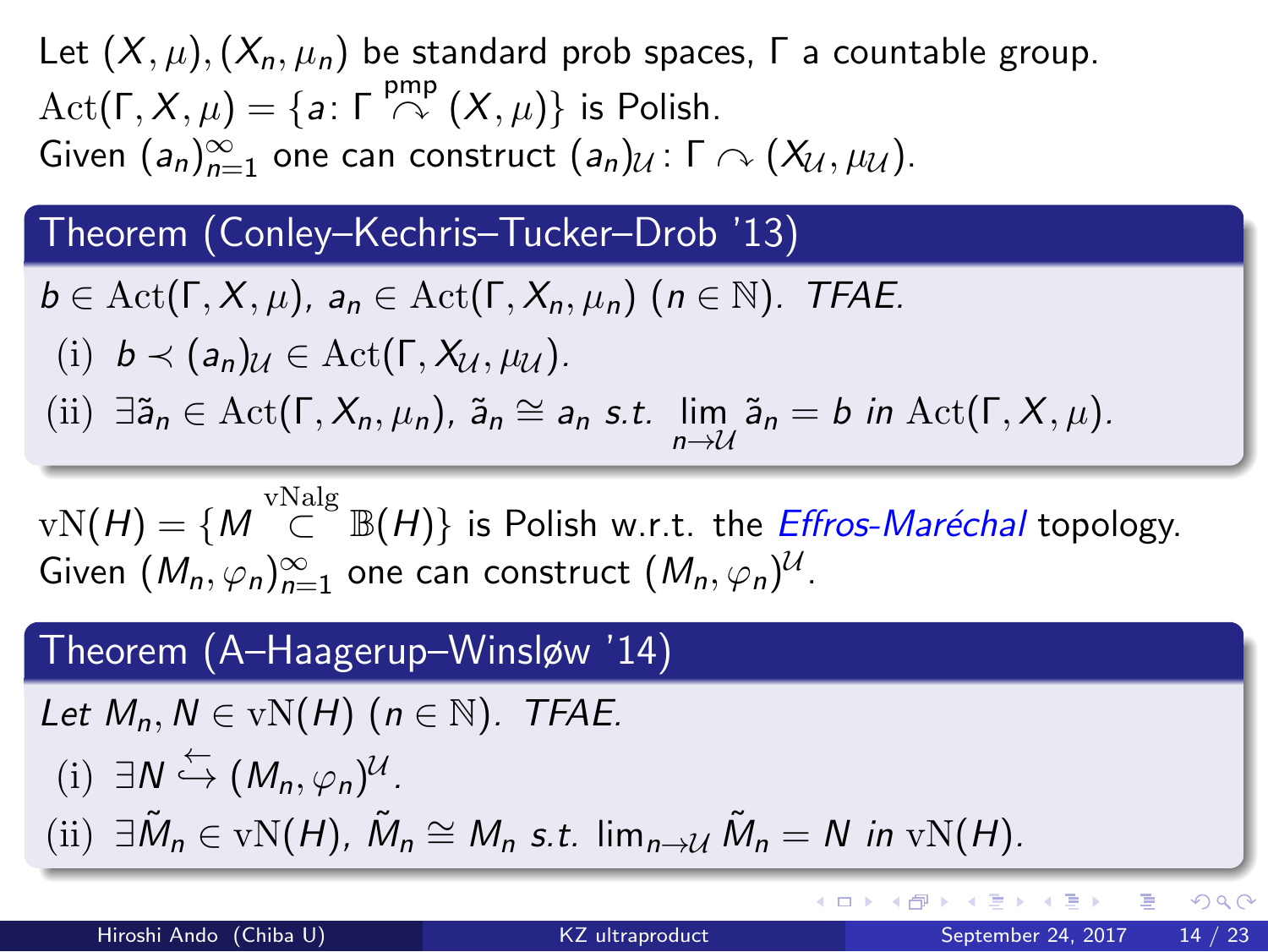The above three theorems are proved by methods specific to each structures. It seems that there is some principle which leads to a unified proof for all of the above theorems and more.

#### . Problem (???) .

*Given a category C of objects with a certain metric structure which admits* an ultraproduct  $(X_n)_{\mathcal{U}}$ . Find a nice Polish space  $\mathcal X$  of separable objects in *C (which should contain all the isomorphism classes of separable objects) s.t. the following is true:*

*Let*  $X_n, Y \in \mathcal{X}$ *. Then TFAE.* 

- $(Y \hookrightarrow (X_n)_U$ .
- $\left\langle \text{iii} \right\rangle \exists \tilde{X}_n \in \mathcal{X}, \ \tilde{X}_n \cong X_n \text{ s.t. } \lim_{n \to \mathcal{U}} \tilde{X}_n = Y.$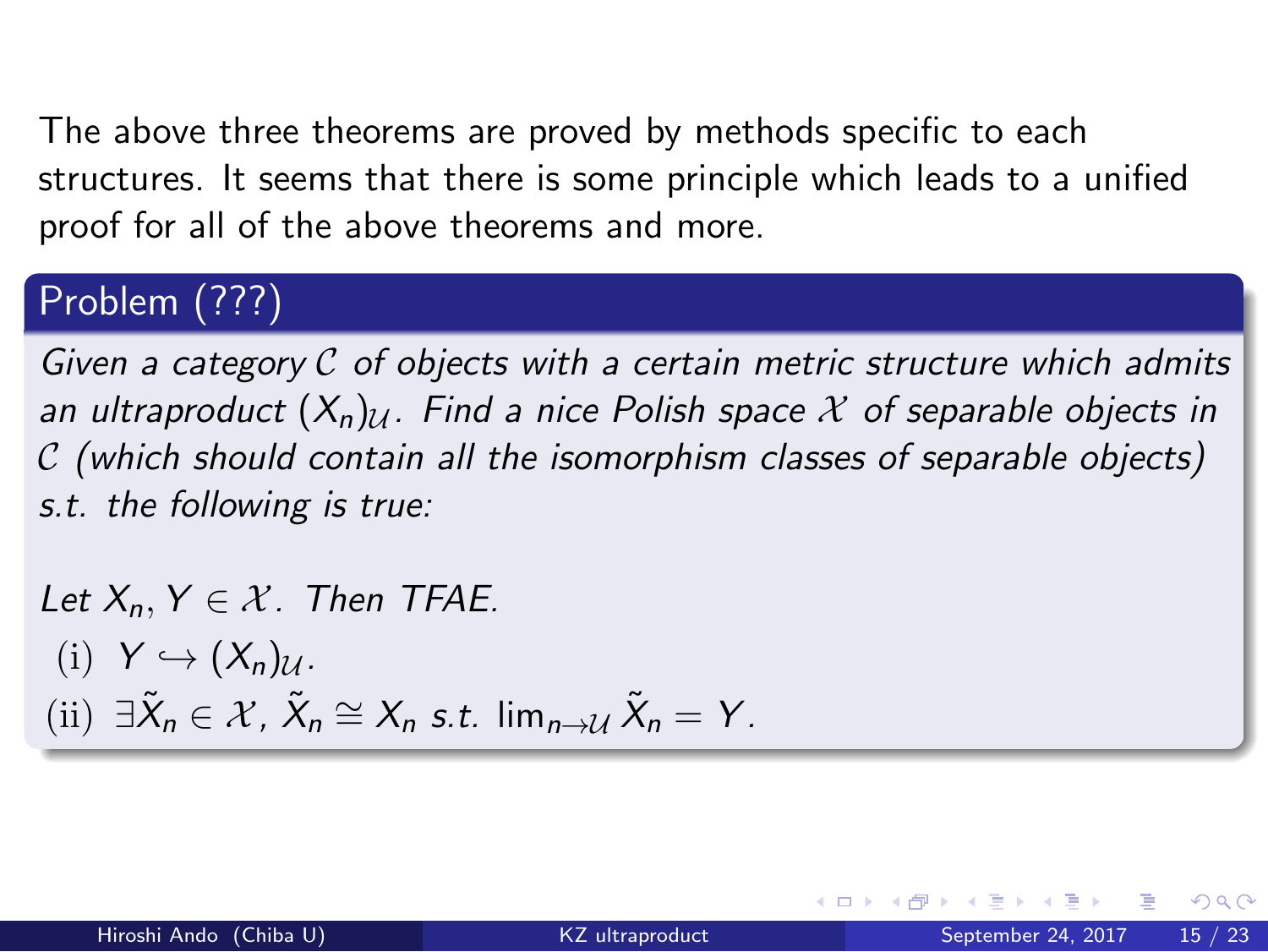Let's go back to the remaining 3 questions about  $\mathcal{O}(A) = \{uAu^*; u \in \mathcal{U}(H)\}.$ 

(b)  $∃A$  with a dense orbit?  $\overline{\mathcal{O}(A)} \stackrel{?}{=}$  SA(*H*). Is  $\mathcal{O}(A)$  meager?

# . Definition .

For  $A \in SA(H)$ , the essential spectrum  $\sigma_e(A)$  is the set of all  $\lambda \in \sigma(A)$ which is either

- (1) an accumulation point in *σ*(*A*) or
- . (2) an isolated eigenvalues of *∞* multiplicity.

*σ*e(*A*) is always closed, and nonempty if *A* bounded but can be empty in general.

. . . . . . . **Proposition** . (ii)  $\lambda 1_H \hookrightarrow A_U$ . That is,  $\lambda$  is an eigenvalue of  $A_U$  of  $\infty$  multiplicity. *Let*  $A \in SA(H)$  *and let*  $\lambda \in \mathbb{R}$ *. TFAE.* (i)  $\lambda \in \sigma_{\rm e}(A)$ . Hiroshi Ando (Chiba U) KZ ultraproduct September 24, 2017 16 / 23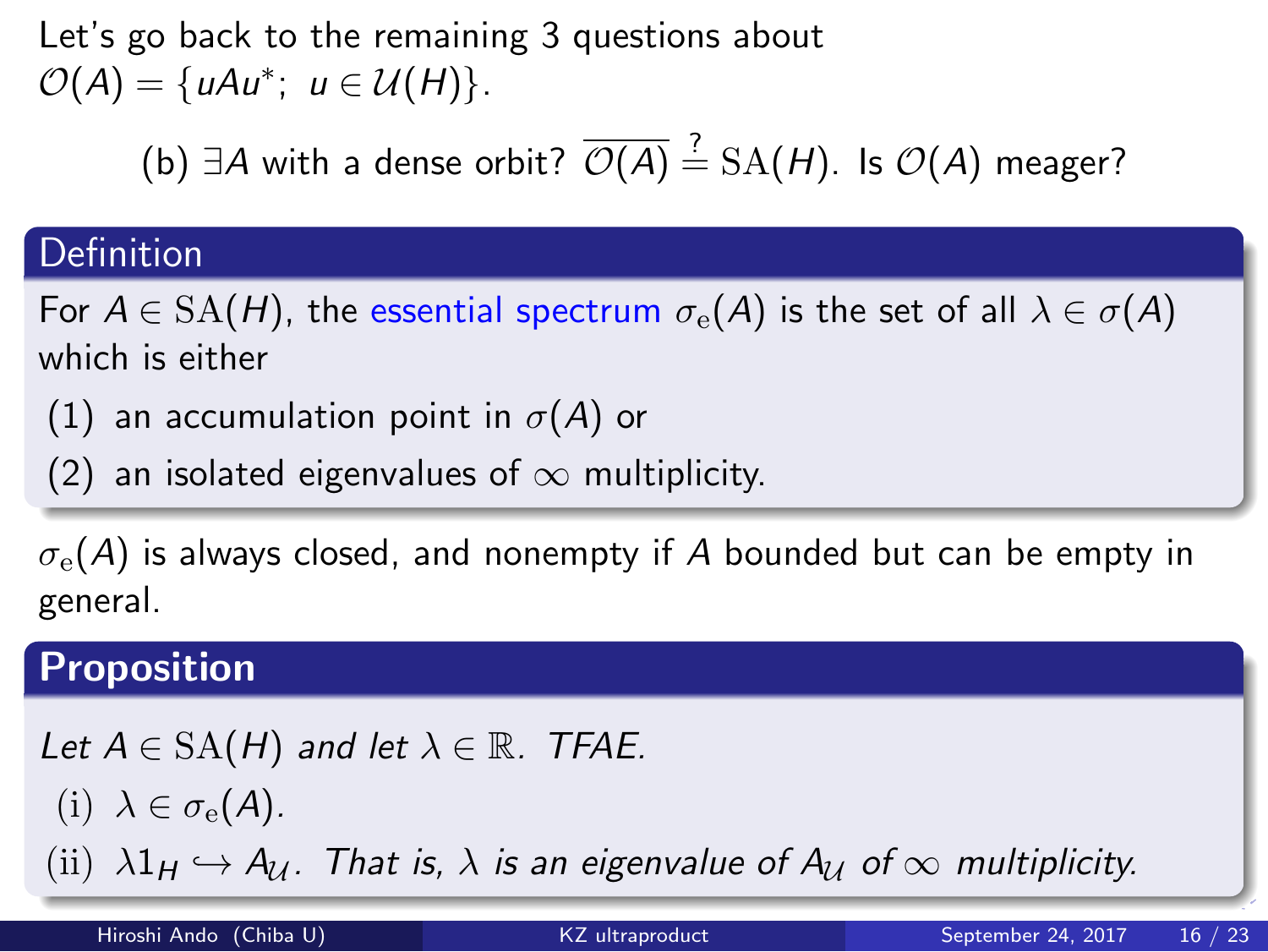# . Theorem .

*Let A ∈* SA(*H*)*. TFAE.*

- (i)  $\overline{\mathcal{O}(A)} = SA(H)$ .
- (ii)  $\sigma_{\rm e}(A) = \mathbb{R}$ .

. **Proposition (Chokski–Nadkarni '98 (bounded case), A–Matsuzawa '16)** .

- *(1) The set of all A ∈* SA(*H*) *which has purely singular continuous spectrum equal to*  $\mathbb R$ *, is a dense*  $G_{\delta}$  *subset of*  $SA(H)$ *. In particular,*  $\sigma_e(A) = \mathbb{R}$  *is SRT-generic.*
- $(2)$  ∀ $A \in SA(H)$  *O*(*A*) *is SRT-meager.*

 $\left\{ \begin{array}{ccc} \left\langle \begin{array}{ccc} \alpha & \beta & \gamma \end{array} \right\rangle & \left\langle \begin{array}{ccc} \alpha & \beta & \gamma \end{array} \right\rangle & \left\langle \begin{array}{ccc} \beta & \gamma \end{array} \right\rangle & \left\langle \begin{array}{ccc} \beta & \gamma \end{array} \right\rangle & \left\langle \begin{array}{ccc} \beta & \gamma \end{array} \right\rangle & \left\langle \begin{array}{ccc} \beta & \gamma \end{array} \right\rangle & \left\langle \begin{array}{ccc} \beta & \gamma \end{array} \right\rangle & \left\langle \begin{array}{ccc} \beta & \gamma \end{array}$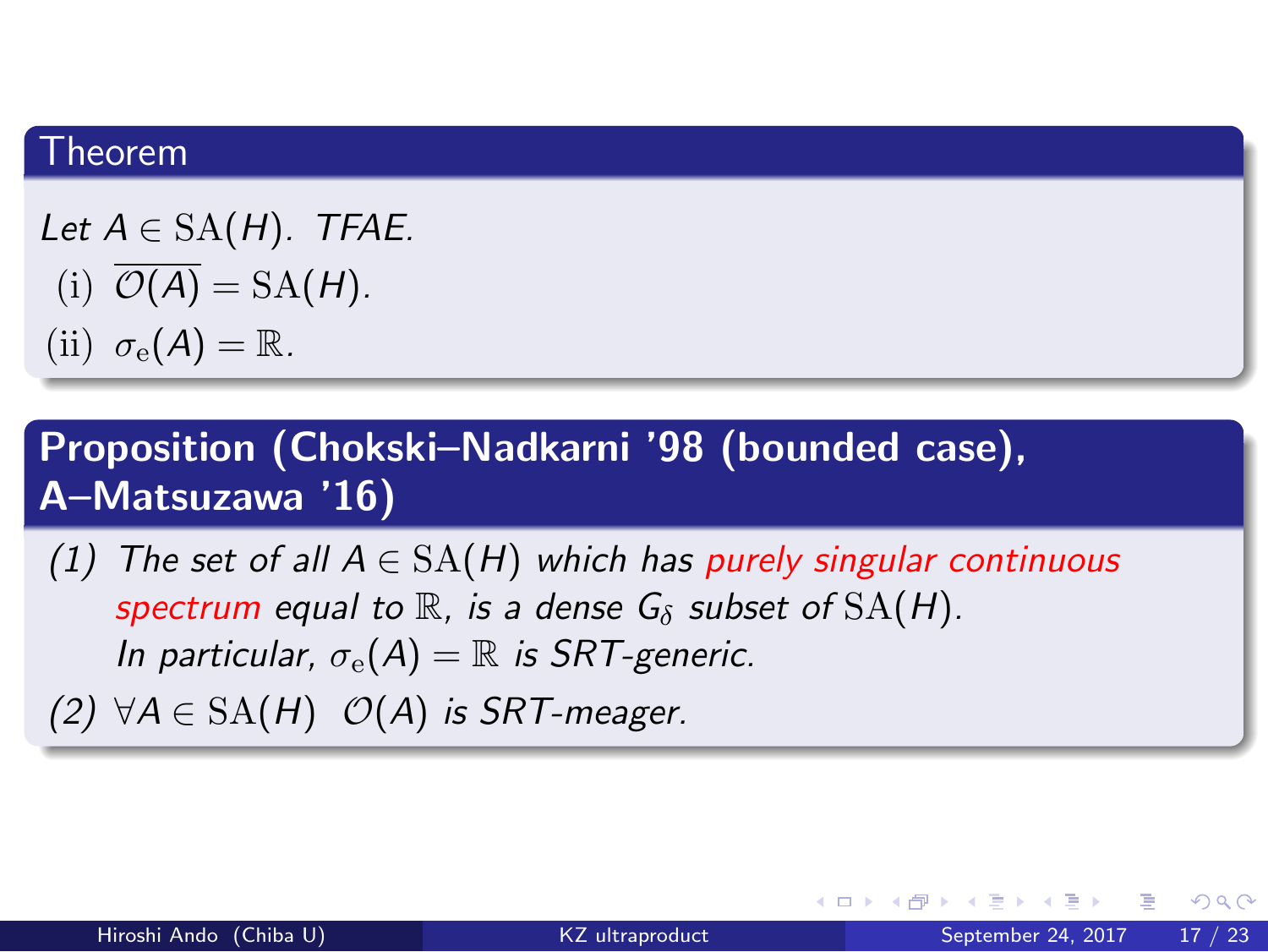The equivalence  $\sigma_e(A) = \mathbb{R} \Leftrightarrow \overline{\mathcal{O}(A)} = \text{SA}(H)$  can be proved using Hadwin's result below, of which we can give a simple proof using KZ ultraproduct.

#### . Theorem (Hadwin '75) .

 $Let A, B \in \mathbb{B}(H)$  *be normal. TFAE.* 

(i)  $B \in \overline{\mathcal{O}(A)}$ .

(ii)  $\text{rank}(1_U(B)) \leq \text{rank}(1_U(A))$  *for all*  $U \subset \mathbb{C}$  *open.* 

Hadwin's theorem is reformulated as such and is generalized to vNalg setting by Sherman '07.

. **Proposition** .

*Hadwin's theorem holds for all*  $A, B \in SA(H)$ *.*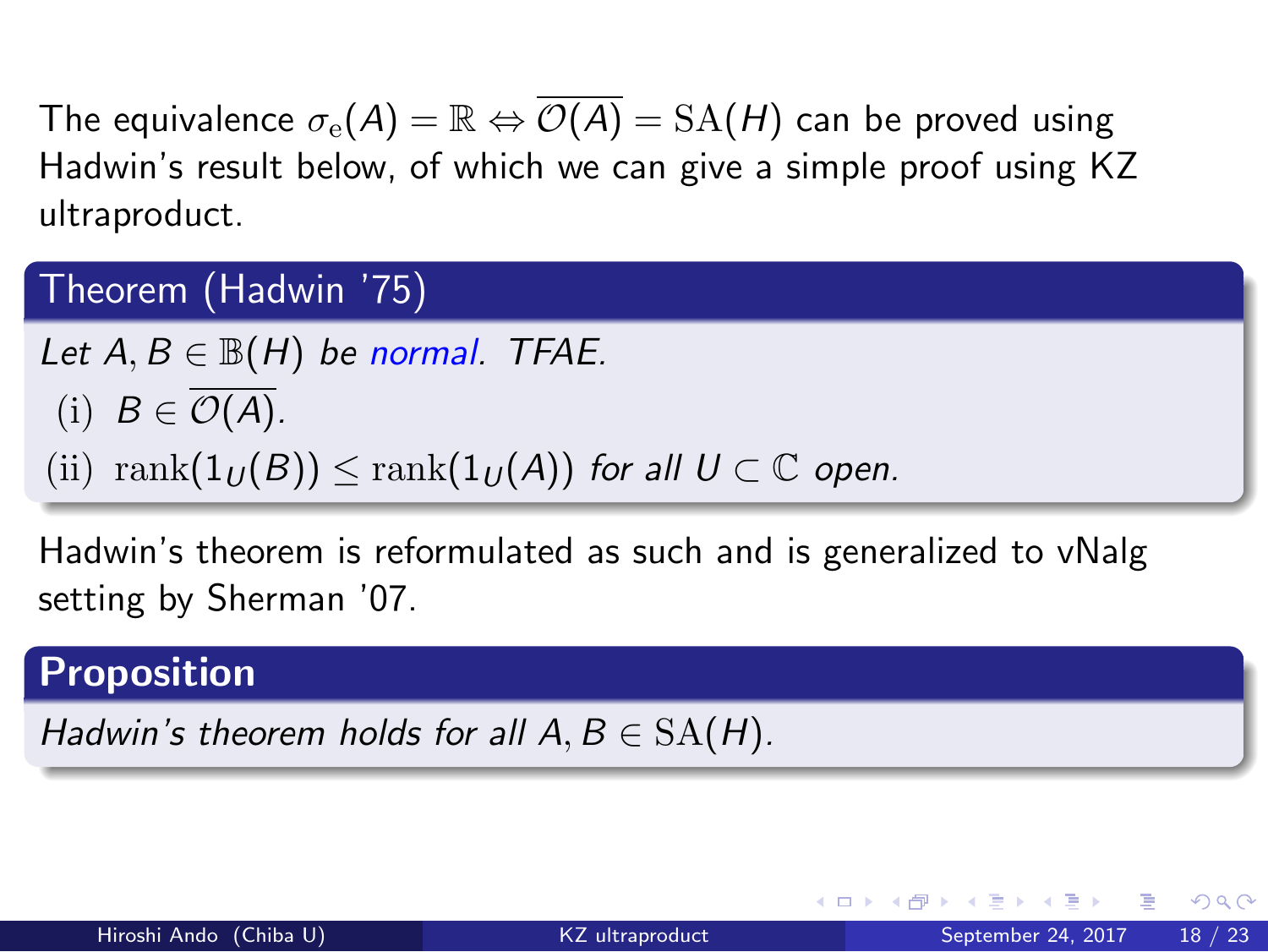(c) When is  $O(A)$  closed? (obvious if  $A = \lambda 1_H$ )

| <b>Theorem</b>                                                                                                                                                                                                                                                                                                                                                                                                                                                                                                                                               |
|--------------------------------------------------------------------------------------------------------------------------------------------------------------------------------------------------------------------------------------------------------------------------------------------------------------------------------------------------------------------------------------------------------------------------------------------------------------------------------------------------------------------------------------------------------------|
| Let $A \in SA(H)$ . Then $\mathcal{O}(A)$ is SRT-closed iff $A = \lambda 1_H$ for some $\lambda \in \mathbb{R}$ .                                                                                                                                                                                                                                                                                                                                                                                                                                            |
|                                                                                                                                                                                                                                                                                                                                                                                                                                                                                                                                                              |
| Outline.                                                                                                                                                                                                                                                                                                                                                                                                                                                                                                                                                     |
| When $\sigma_{\rm e}(A) = \emptyset$ , then $A \cong \text{diag}(a_1^{\oplus n_1}, a_2^{\oplus n_2}, \cdots)$ $( a_1  <  a_2  \nearrow \infty)$ and<br>$B := diag(a_2^{\oplus n_2}, a_3^{\oplus n_3}, \cdots) \hookrightarrow A_{\mathcal{U}}$ hence $B \in \overline{\mathcal{O}(A)}$ but $B \not\cong A$ .<br>So fix $\lambda \in \sigma_{\rm e}(A)$ . If $\exists \mu \in \sigma(A) \setminus \{\lambda\}$ , then $B := \lambda 1_H \hookrightarrow A_{\mathcal{U}}$ but $B \ncong A$ .<br>Thus $\sigma(A) = {\lambda}$ , which means $A = \lambda 1_H$ . |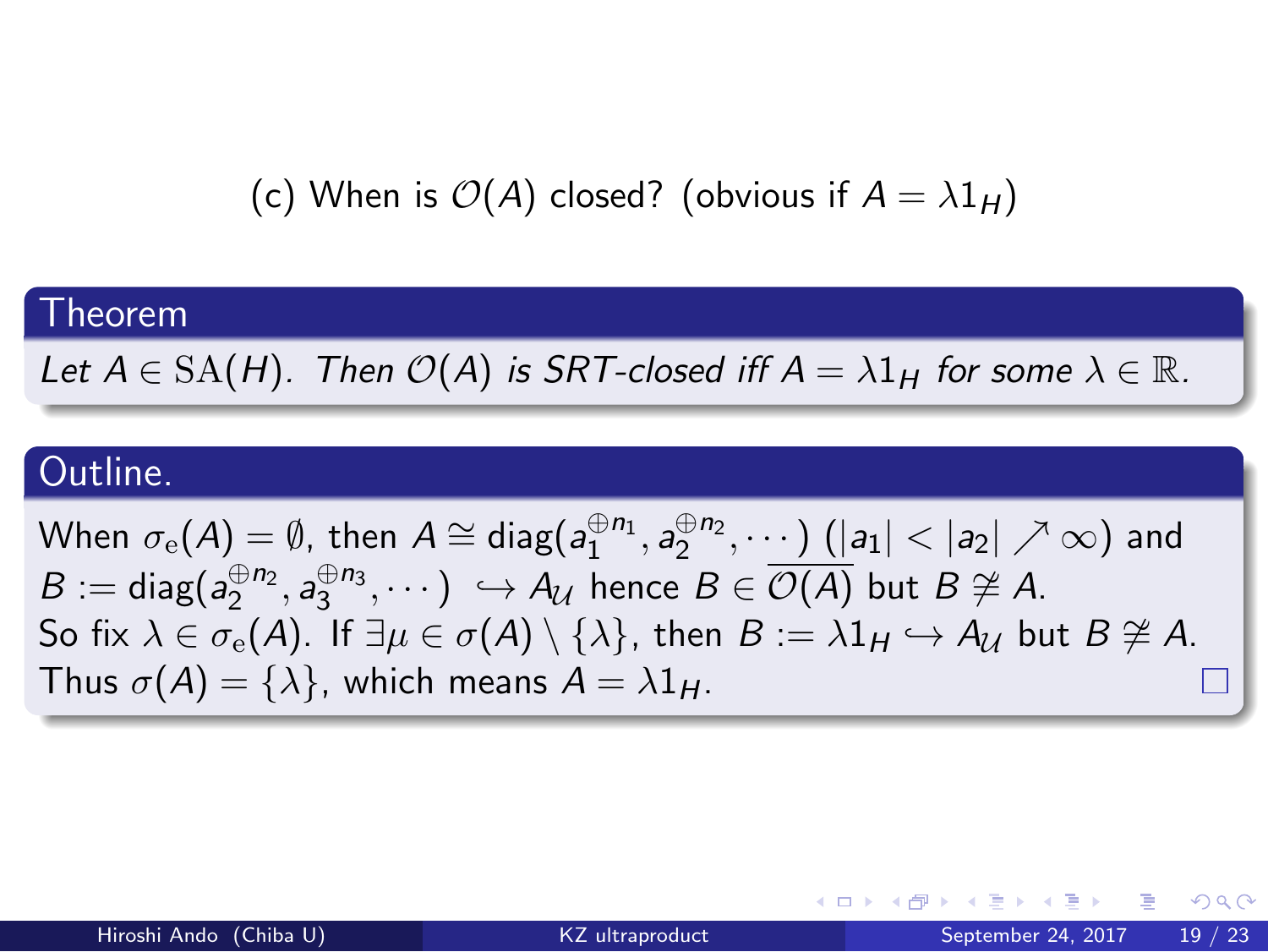(d) Is it possible to have  $A = A_{\mathcal{U}}$ ?

If  $A \in \text{SA}(H)$  is bounded, then  $A \neq A_U$ , because  $D(A) = H \subsetneq D(A_U) = H_U$ . For unbounded *A*, it can happen that  $A = A_{U}$ .

# . Theorem .

 $For A \in SA(H)$ , TFAE. (i)  $A = A_{\mathcal{U}}$ .

(ii)  $\sigma_e(A) = \emptyset$ *.* 

Note that  $\sigma_e(B) \neq \emptyset$  if *B* is bounded.

. Example .  $A = \text{diag}(1, 2, 3, \dots)$  satisfies  $A = A_{\mathcal{U}}$  and  $\sigma_{e}(A) = \emptyset$ .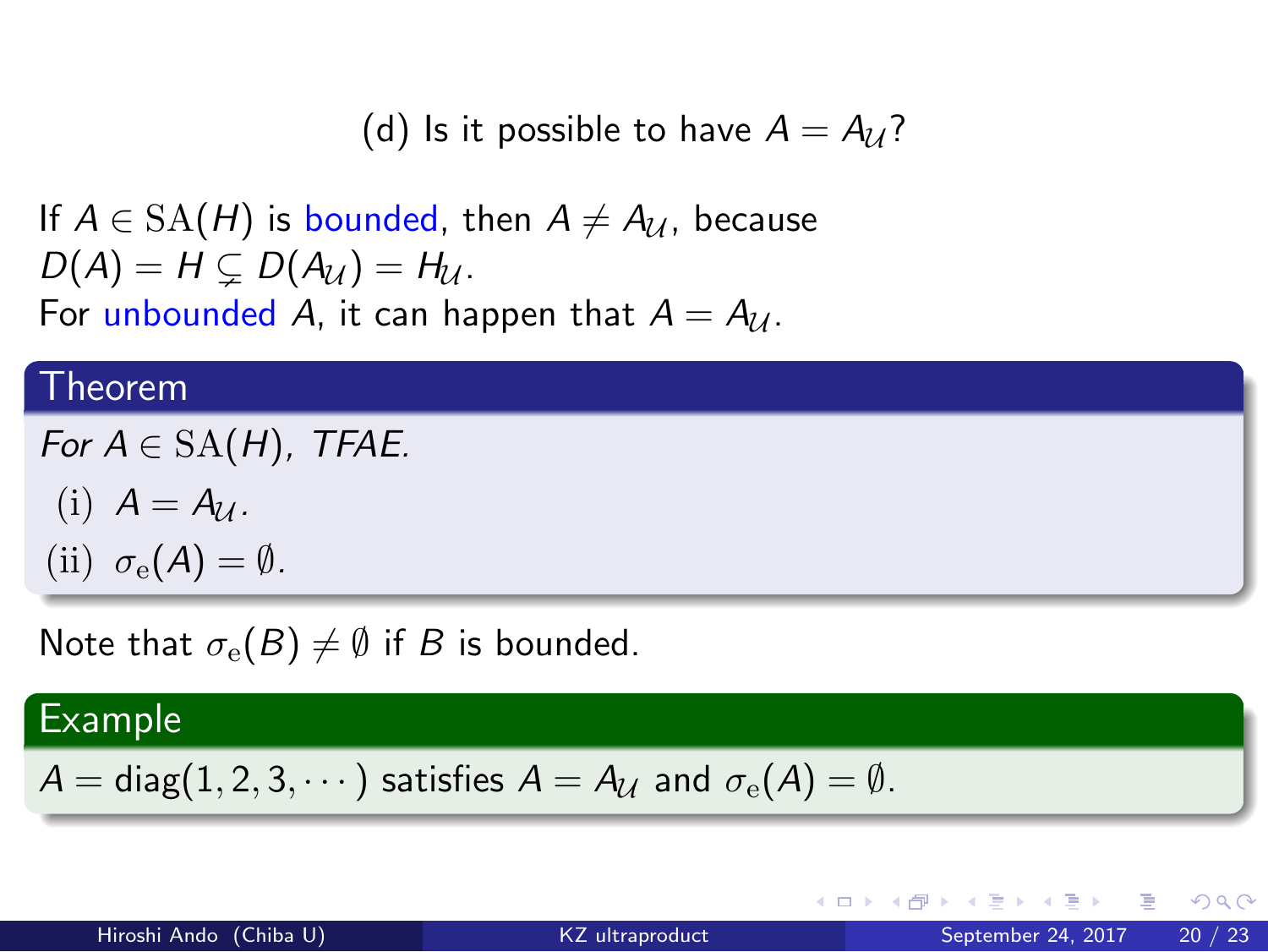Future direction

- Study dynamical properties of  $\mathcal{U}(H) \cap \mathrm{SA}(H)$  and related equivalence relations on SA(*H*) (e.g. Weyl–von Neumann type relations)
- Adapt our method to von Neumann (or C*<sup>∗</sup>* ) framework. Cf. Sherman's work on unitary orbits for normal operators in a von Neumann algebra.
- Applications to R-actions.
- Study of norm resolvent convergence in SA(*H*). Cf. Voiculescu's non-commutative Weyl-von Neumann Theorem.

# . Definition .

. *∃u ∈ U*(*H*)*, K ∈* K(*H*)sa [ *B* = *uAu<sup>∗</sup>* + *K* ] .  $S$ ay that  $A,B\in{\rm{SA}}(H)$  are  $W$ eyl—von  $N$ eumann equivalent  $A\stackrel{\rm{WvN}}{\sim}B$  if

Namely  $\stackrel{\text{WvN}}{\sim}$  =  $E_G^{\text{SA}(H)}$  $G^{SA(H)}_G$ , where  $G = \mathbb{K}(H)_{\operatorname{sa}} \rtimes \mathcal{U}(H).$  We know that  $\stackrel{\text{WvN}}{\sim}$  is unclassifiable by countable structures. What can we say more about it?

|                        |                 | - ∢ ロ ▶ - ∢ 丹 ▶ - ∢ ヨ ▶ - (日 ト - イヨ ▶ - 三ヨ - イ) Q (ひ |  |
|------------------------|-----------------|------------------------------------------------------|--|
| Hiroshi Ando (Chiba U) | KZ ultraproduct | September 24, 2017 21 / 23                           |  |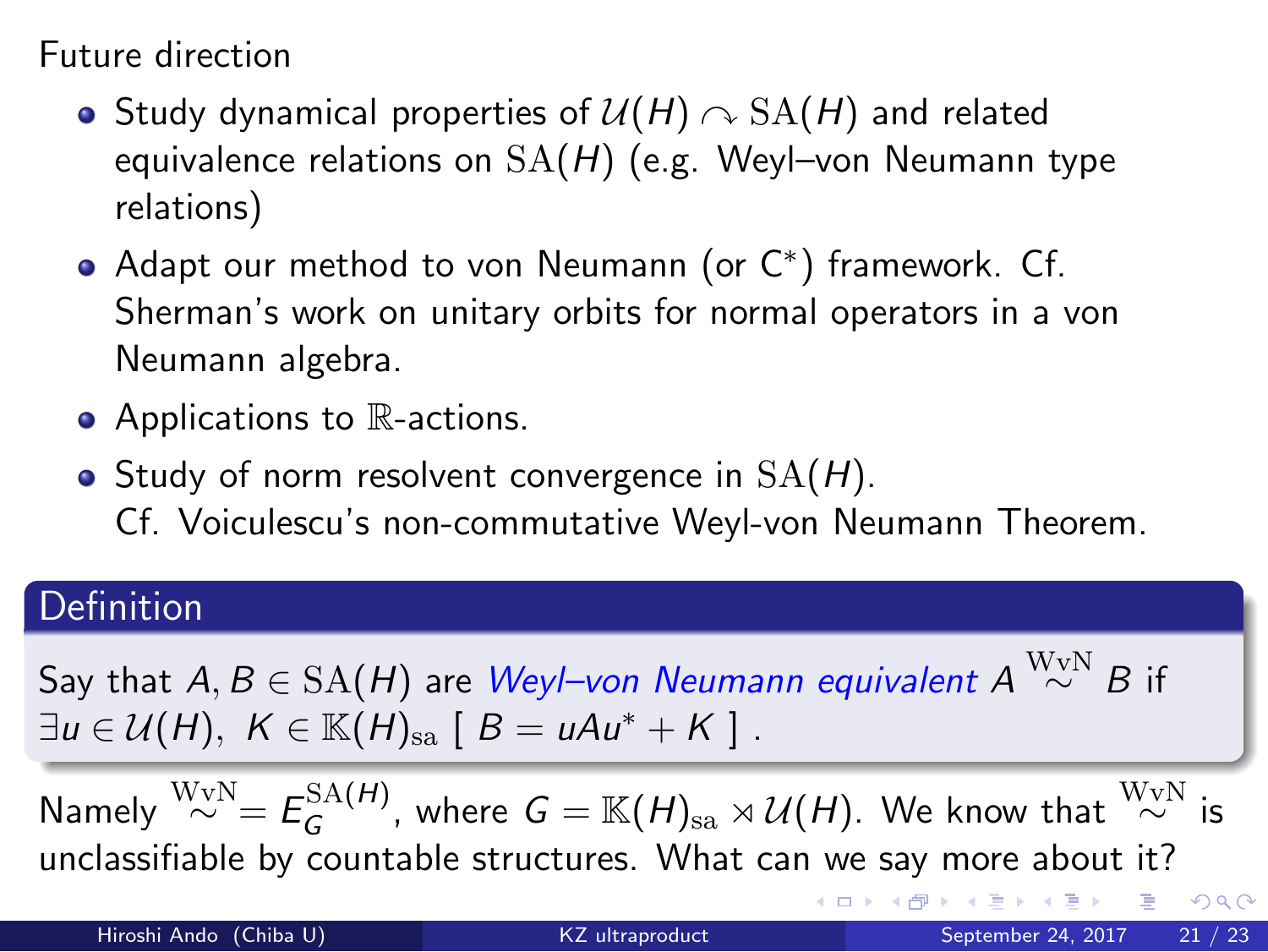Although Weyl–von Neumann type theorem

$$
A\stackrel{\rm WvN}{\sim}B\Leftrightarrow \sigma_{\rm e}(A)=\sigma_{\rm e}(B)
$$

miserably fails for unbounded operators (*⇒* is true), we do know that it holds on  $\mathbb{R}$ , i.e.,

$$
\sigma_\mathrm{e}(A) = \sigma_\mathrm{e}(B) = \mathbb{R} \Rightarrow A \stackrel{\mathrm{W}_\mathrm{V}\mathrm{N}}{\sim} B.
$$

Similarly, W–vN holds e.g. on R *\* (*−*2*,* 3) *∪* (6*,* 9) but fails on N or *∅*.

# . **Question** .

*On which closed subset M ⊂* R *does the Weyl–von Neumann Theorem hold?*  $\overline{\phantom{a}}$ WvN *∼ B*]*.*

$$
\forall A, B \in {\rm SA(H)} \; [\sigma_{\rm e}(A) = \sigma_{\rm e}(B) = M \stackrel{\scriptscriptstyle \perp}{\Rightarrow} A \stackrel{\scriptscriptstyle \text{WVN}}{\sim} B].
$$